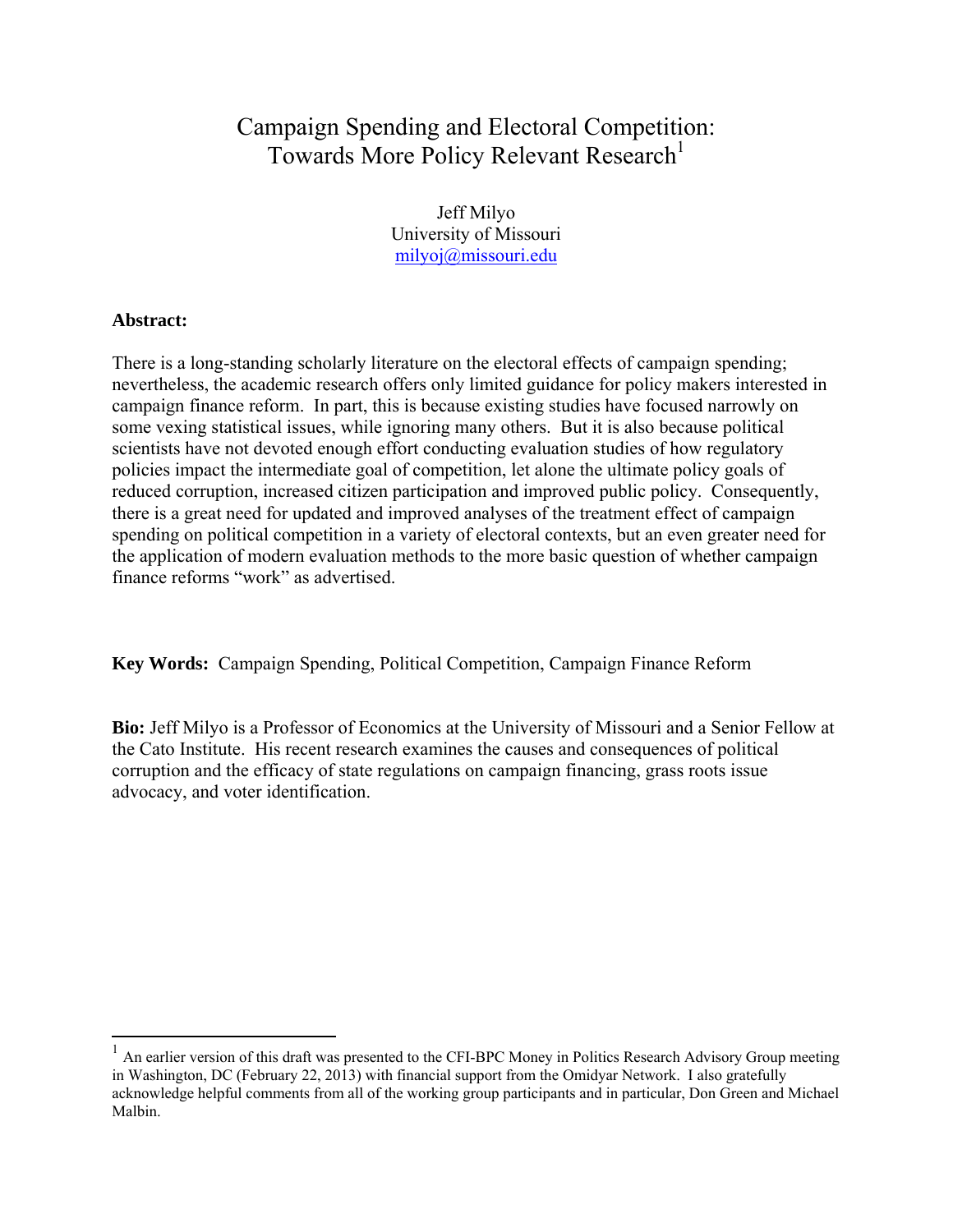# **1. Introduction:**

 Political scientists, economists and other social scientists have studied the electoral effects of campaign spending with such intensity over the past several decades that it would be quite reasonable to expect severely diminishing returns from further research on the subject. A logical corollary to this conjecture is that scholars should by now be able to analyze and recommend campaign finance regulatory policy with great confidence. However, I contend that both accounts are far from true. This not to say that there is a shortage of confidently expressed expert opinions on campaign finance reform; only that such advice is based on a surprisingly limited foundation of well-tested and well-understood scientific evidence. And while this diagnosis applies to the study of money in politics in general, in this essay, I will focus only on issues most directly related to campaign spending and political competition.

The past thirty years of research on campaign spending and political competition have trod a narrow path. Early research on campaign spending examined candidate vote shares in Congressional elections under some simple but defensible maintained assumptions; at the time, scholars were striving to answer novel questions with limited data, so did the best they could. These studies produced puzzling results and as is often the want among academics, subsequent efforts have focused inwardly on explaining these early findings to the detriment of addressing more substantive questions that have arisen about the role of money in politics. Empirical researchers have been so enthralled by the methodological challenge of identifying the causal effect of candidate campaign spending in Congressional elections under the same maintained assumptions, that comparatively little attention has been devoted to other electoral contexts or to wrestling with several other pesky but largely unacknowledged methodological challenges.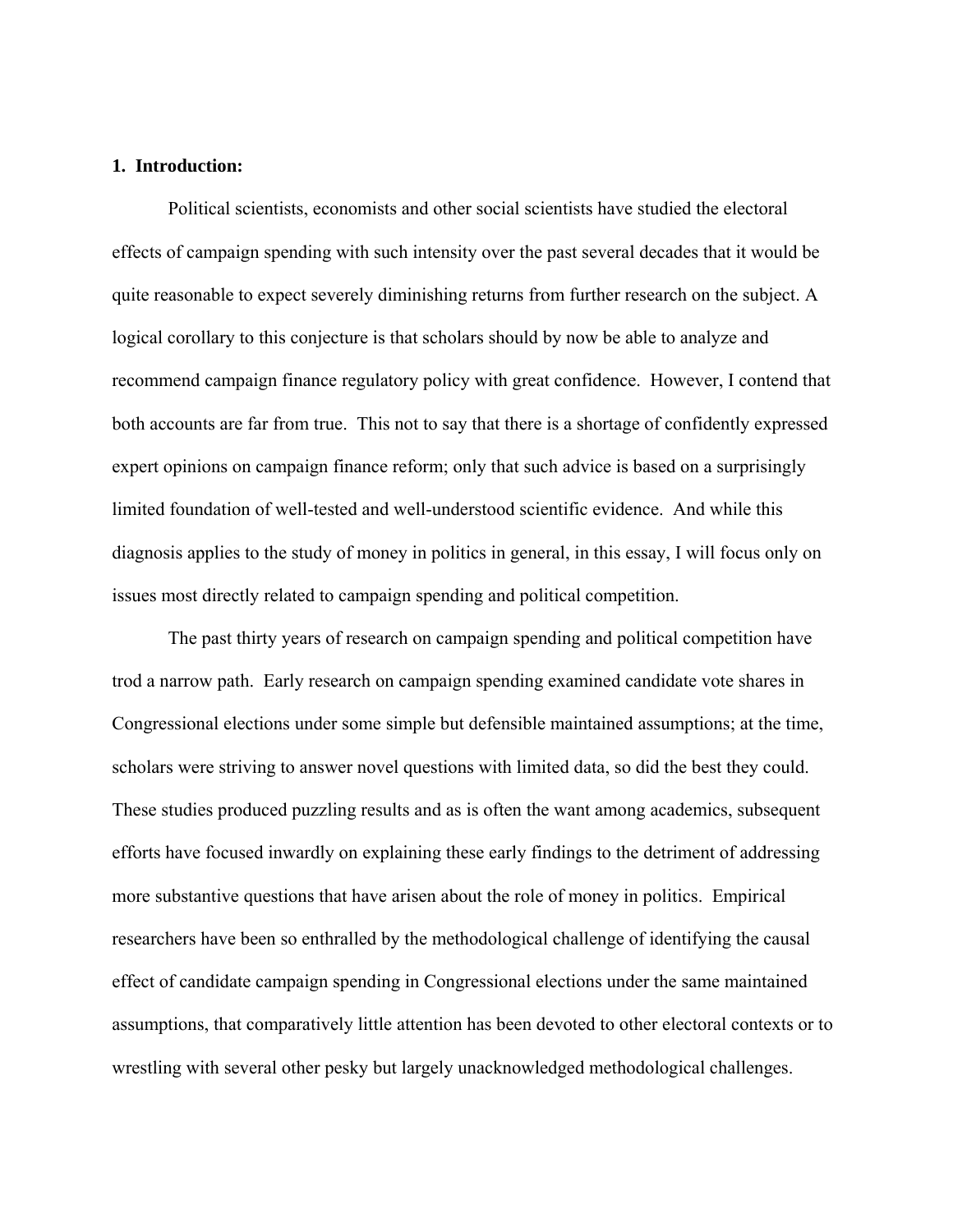Some of the fundamental methodological issues that this field of research has ignored or downplayed include: defining and measuring political competition in a meaningful way, the potential spillover effects of campaign spending in concurrent races, and the fact that candidate emergence is itself a function of the expected electoral conditions, to name just a few. At the same time, scholars have devoted too little attention to conducting rigorous evaluation studies of policy reforms to campaign finance regulations. As a consequence, despite the long and active tradition of research on money in politics, there remains much work to be done.

 The purpose of this essay is not to catalogue all of the research that has been done on the subject of campaign spending and competition; reviews of that sort have been done before, most recently by Stratmann (2005). Rather, the goal of this essay is to characterize the current best practices in the scholarly literature, explain how this research informs public policy and what directions future research must explore in order to better inform policy.

#### **2. Why Do We Care About Political Competition?**

 We don't care about competition, not for its own sake at least. Political competition, like market competition, is just a means to some end; there is nothing more to commend it. In economics, competition is often --- but not always --- a process that leads to greater efficiency and economic growth. Similarly, political competition should be thought of as an intermediate or instrumental goal; it may lead to more faithful representation, better policy outcomes, less corruption, or greater citizen engagement. But policies directed at increasing competition for competition's sake may have unintended or perverse consequences, whether in economics or politics.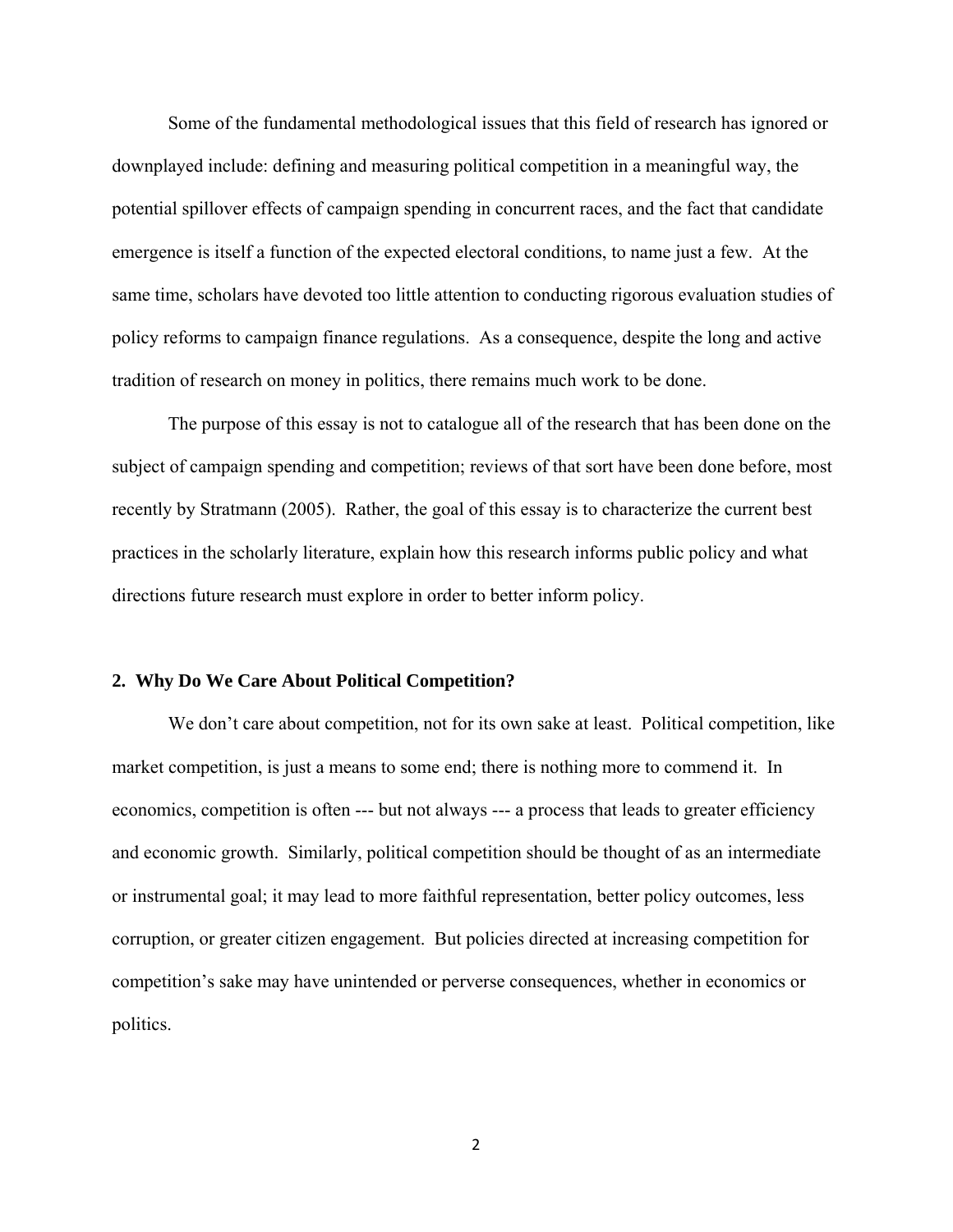For example, term limits may stimulate increased competition for seats in the legislature, but legislative term limits also may exacerbate the already notoriously short time horizon of elected officials and undermine their incentives for developing policy expertise. Similarly, public financing of campaigns may increase the numbers of hapless challengers, while delegitimizing the few high-spending candidates that actually might have a chance to unseat an incumbent. And open primaries may make it more difficult for parties to select their best qualified candidate to run in the general election. But who knows how any of these reforms ultimately impact public policy and the integrity of democracy?

 Political reforms, whether in campaign financing, the primary process, term limits, etc. are typically sold to the public as means to increase competition with the presumption that this in turn will yield positive dividends in the form of improved public policy, less corruption and greater civic engagement. And while it is more often than not a fascinating exercise for researchers to explore the consequences of various reforms on political competition, what is sorely lacking in the scholarly literature are true evaluation studies that examine the consequences of reform on the ultimate outcomes of interest that affect citizens well-being, such as corruption, growth, liberty, and so on. Only recently have scholars begun to exploit the natural experiments offered by the existence of different campaign finance regulatory regimes across the states for the purpose of evaluating reform proposals; the first and foremost call for future research is for more work along these lines. $2^2$ 

 Nevertheless, there is still good reason to consider the effects of campaign spending on electoral competition. For one, specific knowledge about the "production function" for votes

 $2^2$  E.g., for evaluations of the effects of state campaign finance reforms on corruption, perceptions of corruption and trust in government, see: Primo and Milyo (2006), Milyo (2012) and Cordis and Milyo (2013). For evalutions of the effects of state reforms on electoral competitiveness, see: Primo, Milyo and Groseclose (2006), Stratmann (2006) and Stratmann and Aparicio-Castillo (2010).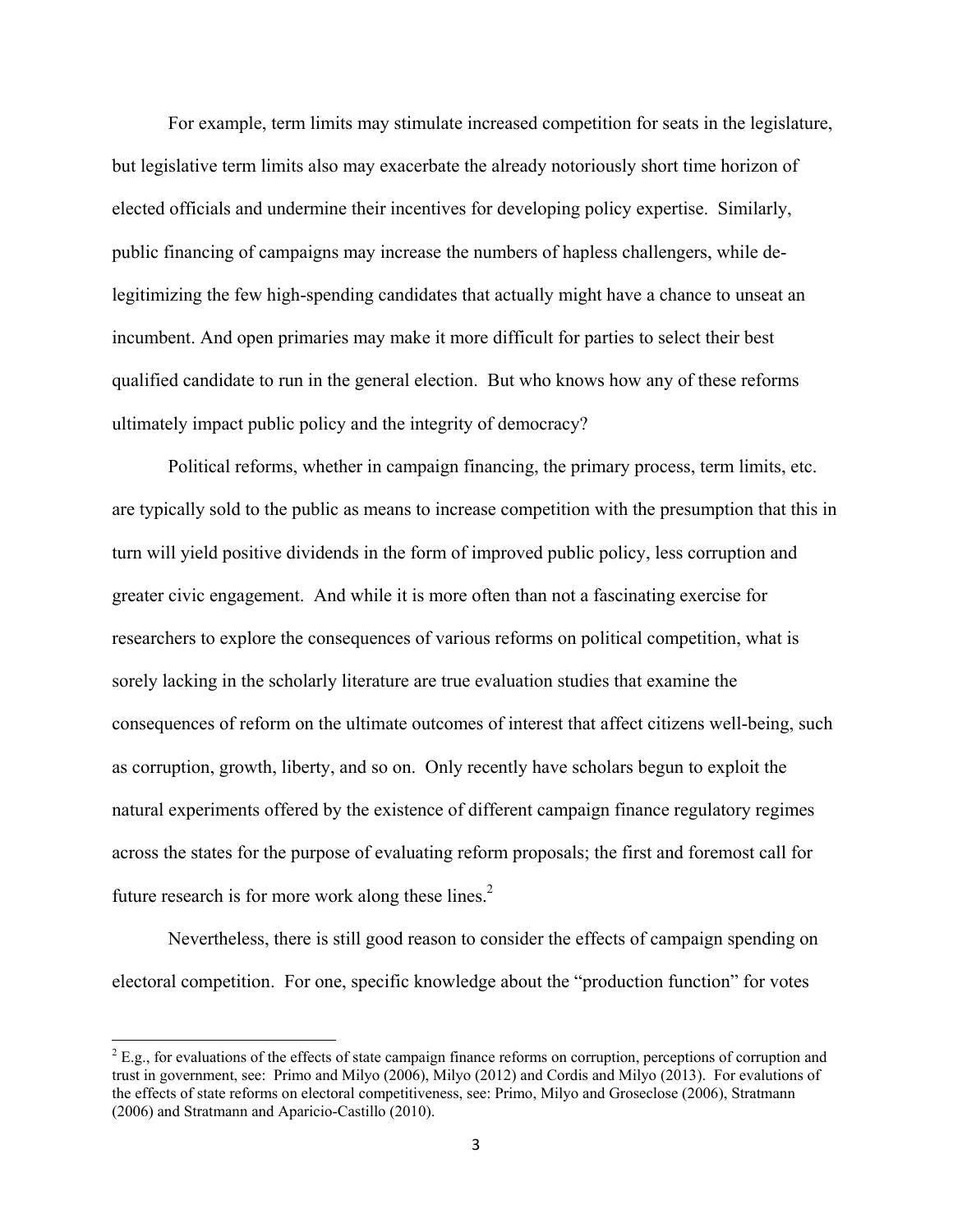and whether it is different for different types of candidates, or across different types of races may be useful for setting public financing subsidies or even contribution limits. For one thing, it really has been the primary focus in the scholarly literature. For another, the marginal production of campaign spending tells us something about how grateful or likely to be influenced a candidate may be by a monetary contribution or even outside spending. Consequently, research on how campaign spending affects competition is valuable, but scholars should not be so exclusively obsessed with the intermediate goal of political competition; our ultimate policy concern is with the well-being of citizens.

## **3. Electoral Effects of Campaign Spending: Is there a Consensus?**

 Yes, there is something of a scholarly consensus, at least for campaign spending in congressional races. However, this consensus stands in stark contrast to the popular wisdom so often echoed by pundits, politicians and reform advocates that elections are essentially for sale to the highest bidder (spender). Decades of social science research consistently reveal a far more limited role for campaign spending. Early studies tended to find that spending by challengers was far more effective than incumbent spending. More recent work argues that in principle campaign spending is equally productive across candidates, but that there are strongly diminishing marginal returns to campaign spending. Since most challengers spend less than incumbents, their spending is marginally more effective, even though the underlying "production function" that transforms money into votes is not different for challengers. Further, the best efforts at identifying the treatment effect of money in congressional races yield fairly similar substantive results: candidate spending has very modest to negligible causal impact on candidate vote shares.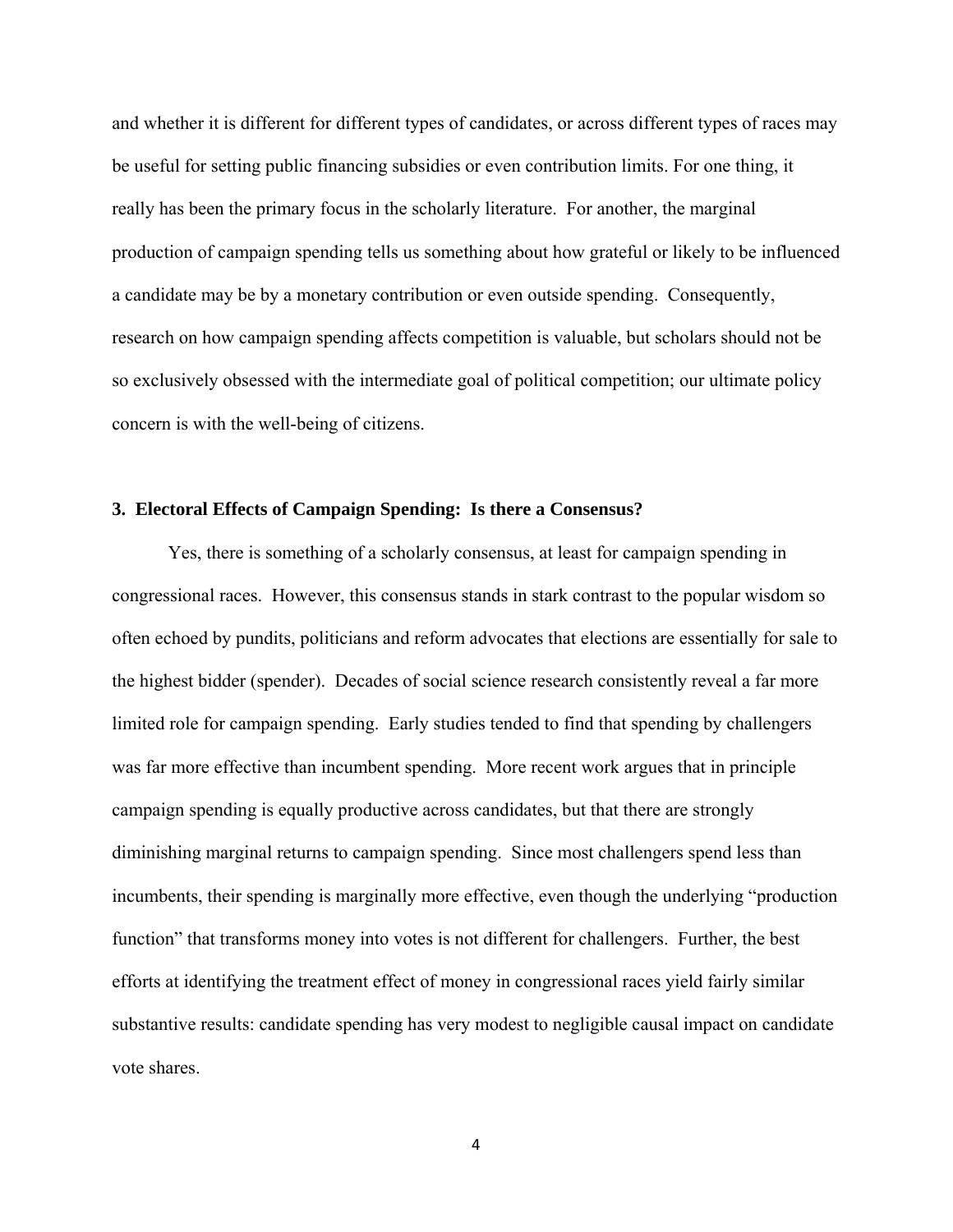In the next section, I discuss in more detail three noteworthy studies that represent the frontier of methodologically sound attempts to estimate the treatment effects of campaign spending in Congressional elections (Levitt 1994, Gerber 1998 and Stratmann 2009). But before wading into a discussion of statistical methodology, I first demonstrate that these studies all yield similar substantive results despite employing very different methods and data sets. To show this, I take the point estimates for the effects of incumbent and challenger spending from each study and generate predicted effects for increments to spending in the 2012 general elections to the U.S. House. Both Levitt (1994) and Stratmann (2009) study House elections, so their results translate smoothly to 2012 with only some adjustment for inflation. Gerber (1998) examines Senate elections, but he models campaign spending per voter, so his results are also easily applied to House districts, as well.

 The preferred estimates from these studies are based on non-linear models that relate the natural logarithm of challenger and incumbent spending to percentage vote shares. In order to compare the effects of an increase in campaign spending using estimates from a non-linear model, it is necessary to specify a baseline. For this, I choose the 76 most competitive House races in which either the incumbent garnered 55% of the vote or less, or for open seats, in which the winner received 55% of the vote or less.<sup>3</sup> In these races, average candidate spending was about \$2.6 million for the incumbents, just over \$1.7 million for challengers and about \$1.5 million for open seat candidates. But that is not the full story. In these most competitive races outside groups were quite prominent, spending on average another \$2 million on behalf of incumbents, \$2.2 million on behalf of challengers and \$3.2 million in open seat contests.

 $3$  Data on spending and vote margins are from the Campaign Finance Institute: http://www.cfinst.org/Press/PReleases/12-11-09/Early\_Post-Election Look at Money in the House and Senate Elections of 2012.aspx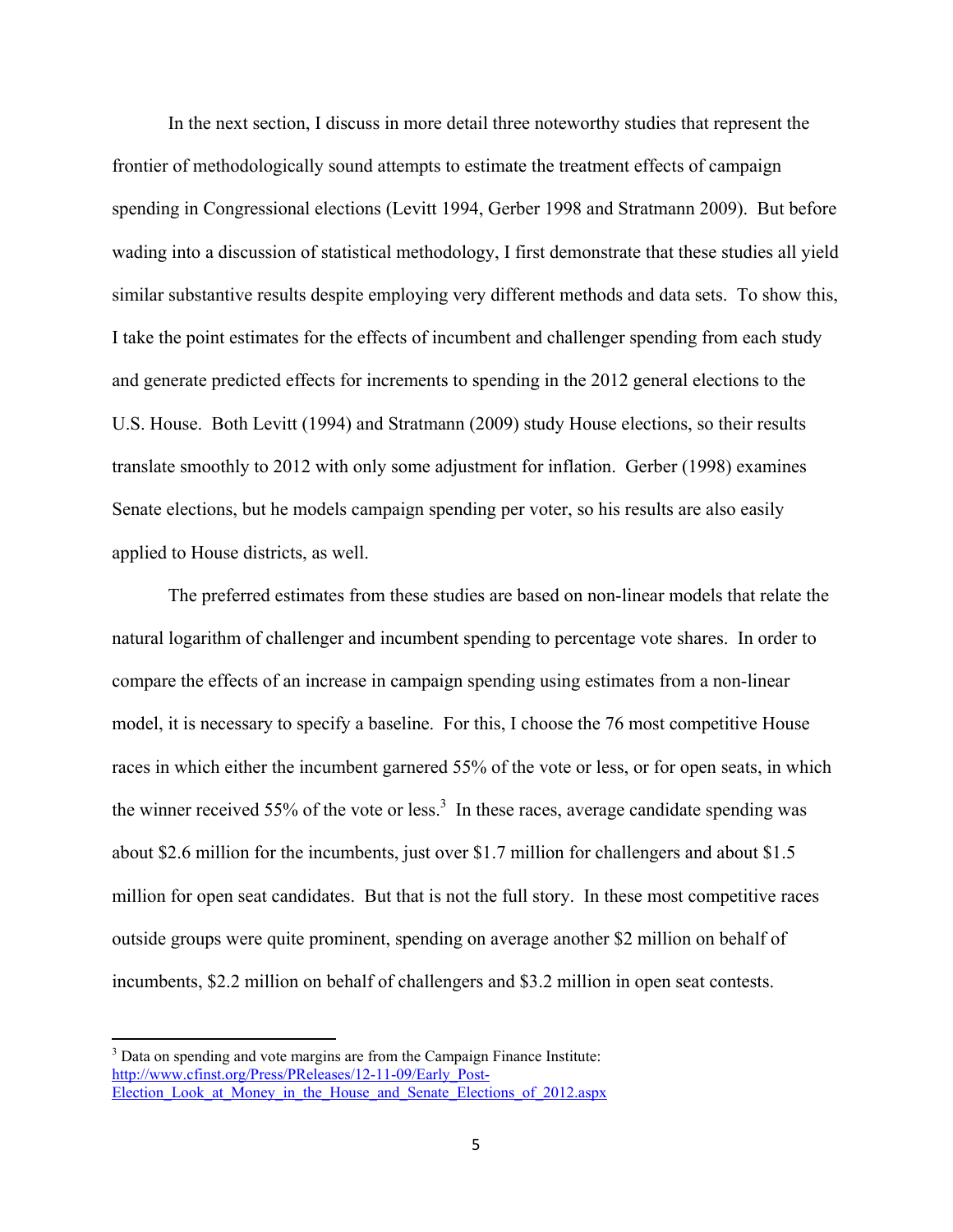These facts introduce an obvious difficulty: previous studies of the effects of campaign spending consider only candidate expenditures. Until recently, outside spending of these magnitudes was not a frequent occurrence, so simply not a concern of researchers studying the effects of campaign spending. Is spending by non-candidate groups as effective as candidate spending? Quite possibly not, since such spending is not coordinated by candidates themselves, but the extent to which outside spending substitutes for candidate spending is an open question and a high priority for future research. For the sake of this example, and as a reasonable first pass, I will simply add outside expenditures on behalf of candidates to the candidate spending totals.

 A second difficulty arises from the fact that of the three studies only Levitt (1994) explicitly estimates the effect of candidate spending in open seat races. However, since all three studies find that equal levels of candidate spending are in principle equally productive (i.e., the production function is similar across candidates), I employ the average point estimate for candidate spending from each study and apply it to each type of candidate. But since candidate spending levels vary across incumbents, challengers and open seat races, the estimated marginal effect of a common increment to campaign spending will nevertheless vary by candidate type.

 As shown in Table 1, all three studies generate similar substantive estimates for the increased spending from a maximum \$5,000 PAC contribution: in each model that additional spending would yield at most only a few thousandths of a percentage point in vote share for any type of candidate. Taken at face value, this suggests that House candidates should not be much influenced by marginal PAC contributions, since the added spending has such a negligible impact on an electoral outcome. However, if we consider much larger increments to spending the differences in these estimates blows up. At the extreme, a hypothetical million dollar bump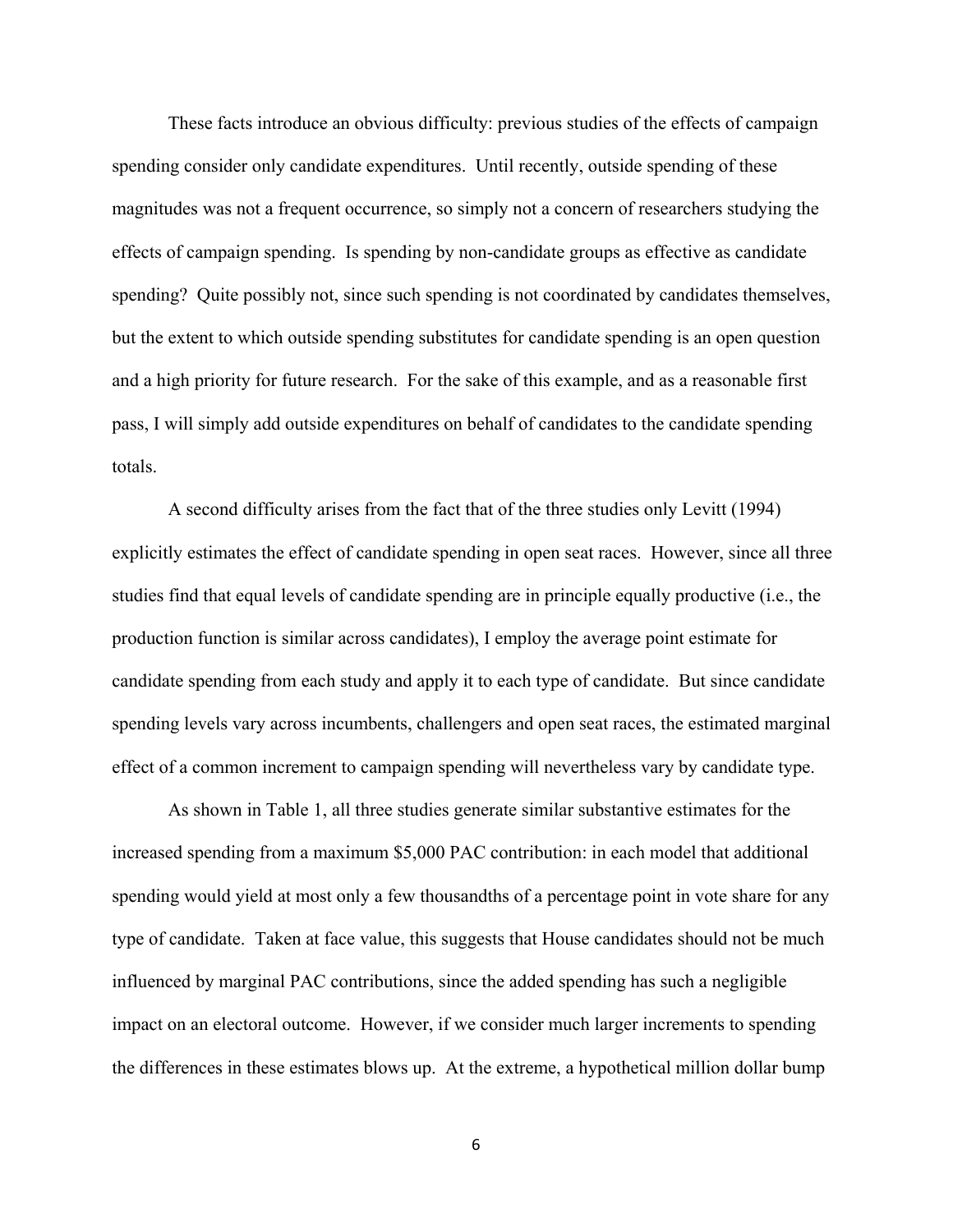in campaign spending (of the sort that might result from the activities of an outside group) generates an estimated increase in candidate vote percentages that ranges from about 0.1 percentage points to 1 percentage point. The variation in the predicted effect of large amounts of spending across models also begs for a horse race among competing approaches to modeling the effects of campaign spending.

# [TABLE 1 GOES ABOUT HERE.]

Even so, these predictions are well shy of what the popular wisdom might suggest, as well as lower than the contemporaneous estimates made by the authors of these studies. This is because as real campaign spending has increased over time, the implied marginal effectiveness predicted by these models declines, since they are based on the natural logarithm of spending. This underscores the need to replicate these studies with more recent data. For example, if the technology of campaigning has improved over time, then the productivity of marginal spending will be understated in Table 1. Likewise, if outside groups learn by doing, then we might expect their spending to become more effective over time, as well.

In the next section, I review the current "best practices" in estimating treatment effects of campaign spending on competition. I then discuss several remaining challenges to this genre of empirical work, as well new directions for future research.

#### **4. Studies of Spending and Competition in Congressional Elections**

 The canonical approach to studying the electoral effects of campaign spending has been to examine general elections to the U.S. House of Representatives. Early studies made use of newly available data on campaign spending in federal elections; this limited the number of election cycles that could be examined. Together with the high re-election rate of incumbents,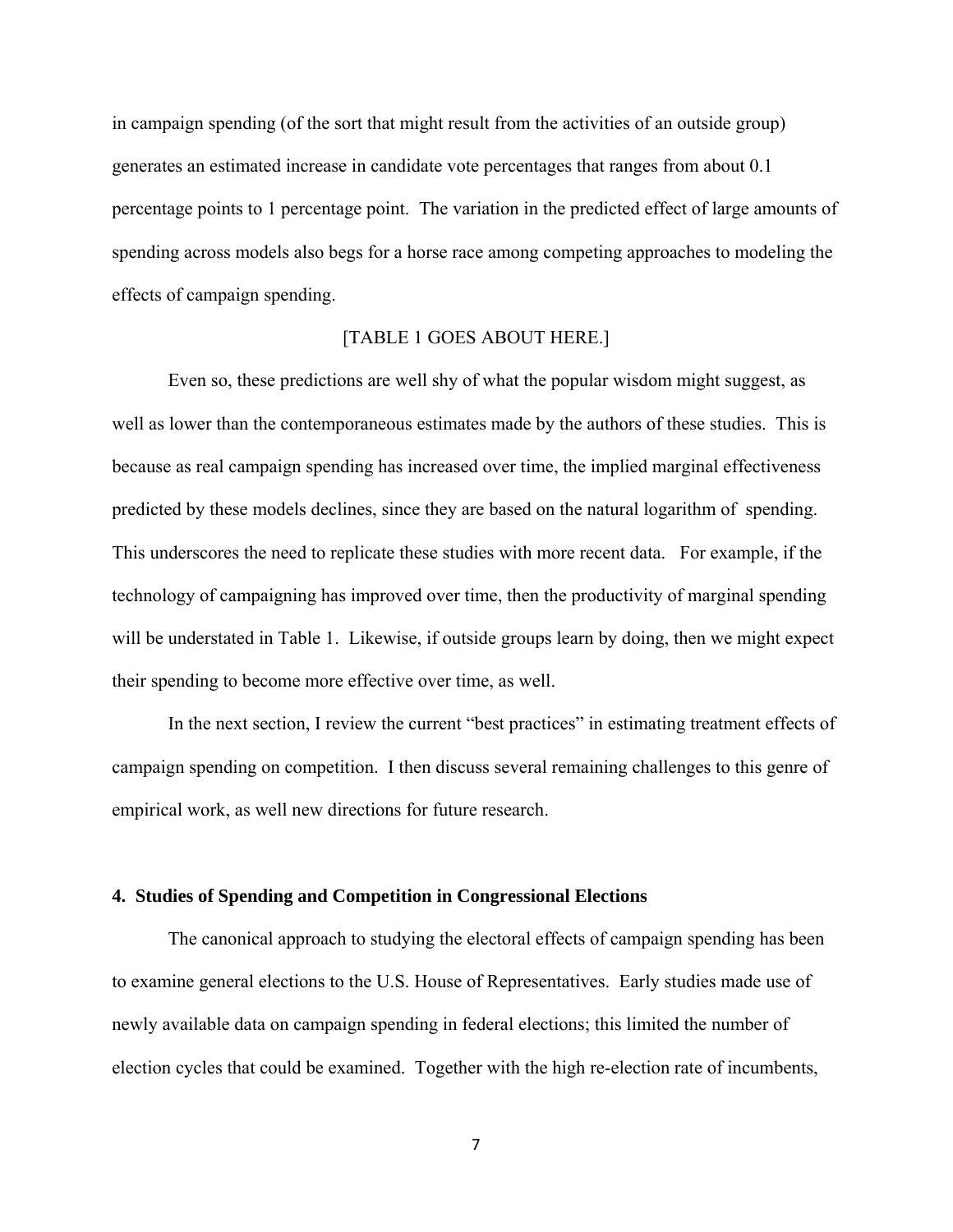this necessitated using vote shares as the dependent variable of interest (since there was no meaningful variation in win rates). As a result, the following stylized model of campaign spending and electoral competition has been the basis for essentially all subsequent analyses:

(1) 
$$
V_i = \beta_0 + \beta_1 LOG(INCSPENDi) + \beta_2 LOG(CHALSPENDi) + f_1(X_i) + \epsilon_i;
$$

where:

V = incumbent vote share  $(\% )$ 

INCSPEND = Incumbent campaign expenditures

CHALSPEND = Challenger campaign expenditures

 $f_1(X_i)$  represents exogenous control variables

and  $i = 1$  to n, for all incumbents running and challenged for re-election.

Below, I will have more to say about some of the shortcuts embodied in this model and in the often unstated shortcuts that empirical researchers have taken in estimating the stylized model. But for now, all such concerns are placed aside.

 As most readers are likely aware, ordinary least squares regression results for this stylized model will likely yield a substantively large and statistically significant estimated coefficient for challenger spending with the expected sign ( $\beta_2$ <0). But incumbent spending will be smaller; most likely not statistically significant and possible with an unexpected sign  $(\beta_1<0)$ . The naïve interpretation that incumbent spending is ineffective or even counter-productive for incumbents' electoral success has been well-understood to be the product of "endogeneity bias." This is because candidate spending is not determined independent of candidate vote shares as implied by this simple model. Thus this model violates a basic assumption of the ordinary least squares estimation method. This realization motivated several early studies to consider tweaking the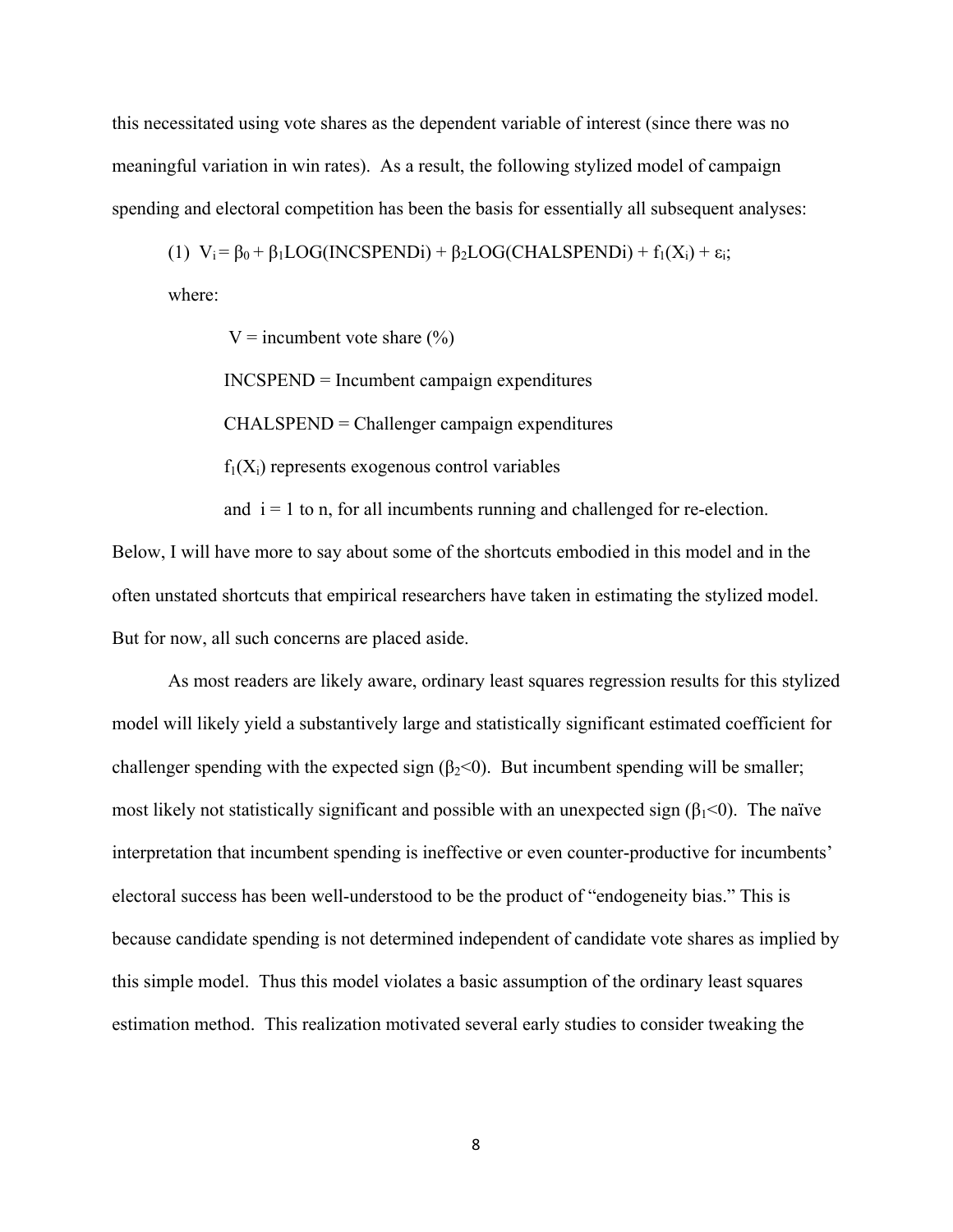stylized model so as to get the "right" coefficient estimate for incumbent spending (e.g., Jacobson 1978 and 1985; Krasno and Green 1988 and Green and Krasno 1990).

## *Simultaneity Bias*

 The interdependence of campaign spending and vote shares may come about for a variety of reasons. One possibility is "reverse causality" or true simultaneity; in other words, incumbent spending is itself a function of vote shares (and likewise challenger spending). In practice, this will occur if contributors are more likely to give money to candidates that look like they will fare well in the general election. In this case, ordinary least squares estimation of the stylized model will yield exaggerated effects of candidate spending (thus this concern alone doesn't explain the "wrong sign" on incumbent spending). Another source of simultaneous causality is the possibility that contributors hang back expecting the incumbent to win, but when some surprise occurs during the campaign that makes the race look closer than expected, then more money flows to both candidates. This phenomenon would explain the perverse estimate on incumbent spending (i.e., incumbents fare worse when spending more). But notice that in both examples, the estimated effect of challenger spending is biased upward, as well.

#### *Structural and Reduced Form Models*

 The stylized model can be extended to permit the simultaneous determination of spending and votes shares by adding two more equations:

- (2) LOG(INCSPENDi) =  $f_2(V_i, LOG(CHALSPEND_i; X_i, Z_{2i})$  and
- (3) LOG(CHALSPENDi) =  $f_3g(V_i, LOG(INCSPEND_i; X_i, Z_{3i})$ , where: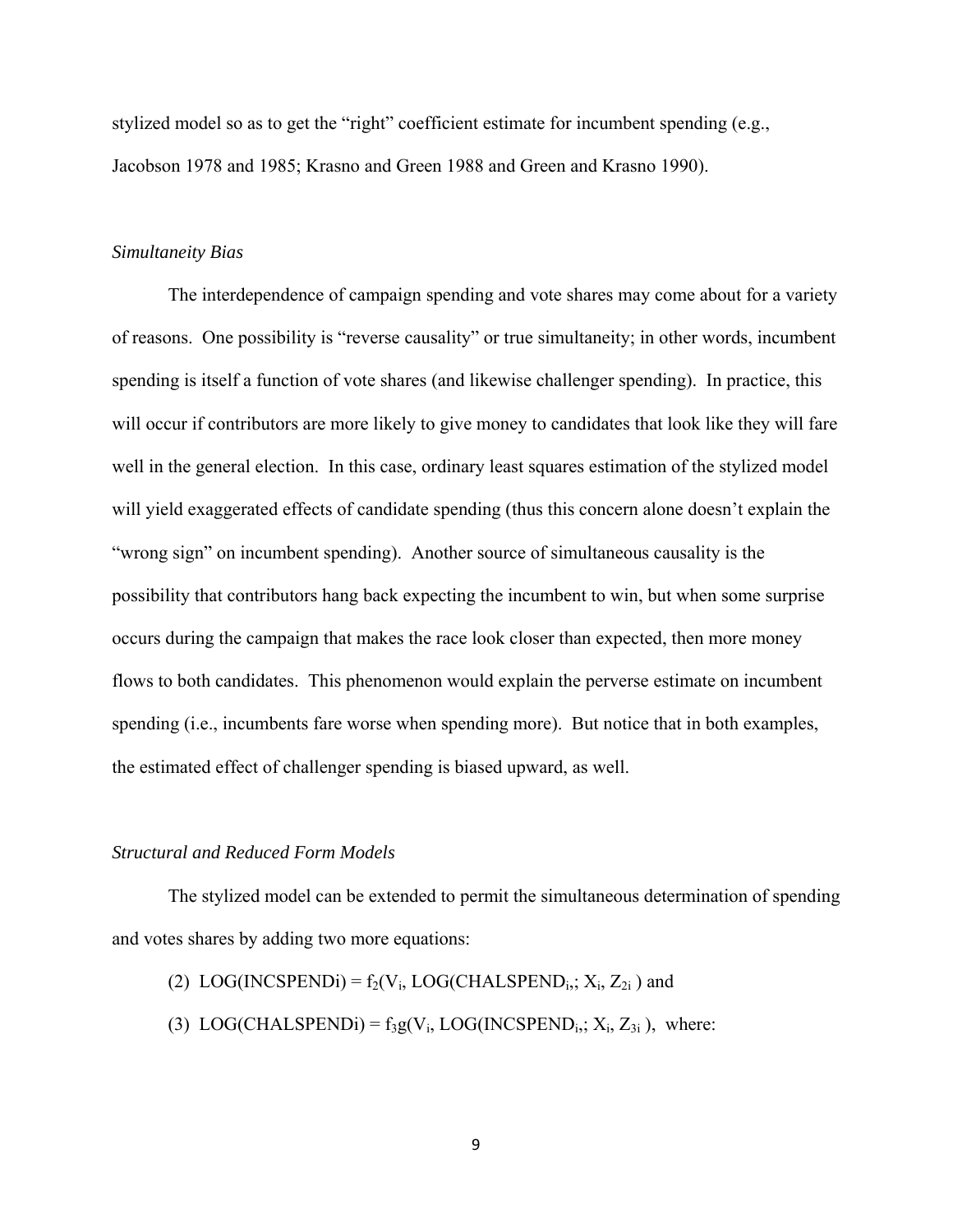The Z's represent true "exogenous" determinants of incumbent or challenger spending; in other words, variables describing phenomena that are not also proximate determinants of vote share.<sup>4</sup>

This new three equation system is known as a "structural model"; there are now three dependent variables: vote share, incumbent spending and challenger spending. The coefficients of interest in equation (1),  $\beta_1$  and  $\beta_2$ , are called structural coefficients; they represent the proximate causal effect or "treatment effect" of campaign spending on vote shares. The Z-variables in equations (2) and (3) are called "instrumental variables"; the existence of these instruments permits identification of the structural coefficients in equation (1) via an instrumental variables regression (e.g., Two-Stage Least Squares). However, several scholars argue forcefully that most attempts at employing instrumental variables in the political science literature have employed invalid instruments (see Levitt 1994, Gerber 1998, Erickson and Palfrey 1998).

 This structural equation model can be solved to express the dependent variables as only functions of the exogenous variables in the system:

 $(1^*)$  V<sub>i</sub> = g<sub>1</sub>(X<sub>i</sub>, Z<sub>2i</sub>, Z<sub>3i</sub>)

- $(2^*)$  LOG(INCSPENDi) =  $g_2(X_i, Z_{2i}, Z_{3i})$  and
- $(3^*)$  LOG(CHALSPENDi) =  $g_3(X_i, Z_{2i}, Z_{3i})$ .

These three new "reduced-form" equations may all be estimated separately via ordinary least squares, since the right-side variables are all exogenous. The reduced-form estimated coefficients in equation (1\*) describe the *net* effects of changes in exogenous variables on vote share (working through all the direct and indirect pathways that are illustrated in the structural model above).

 $4$  For ease of exposition, I have compressed the representation of equations (2) and (3) using the general functional notation.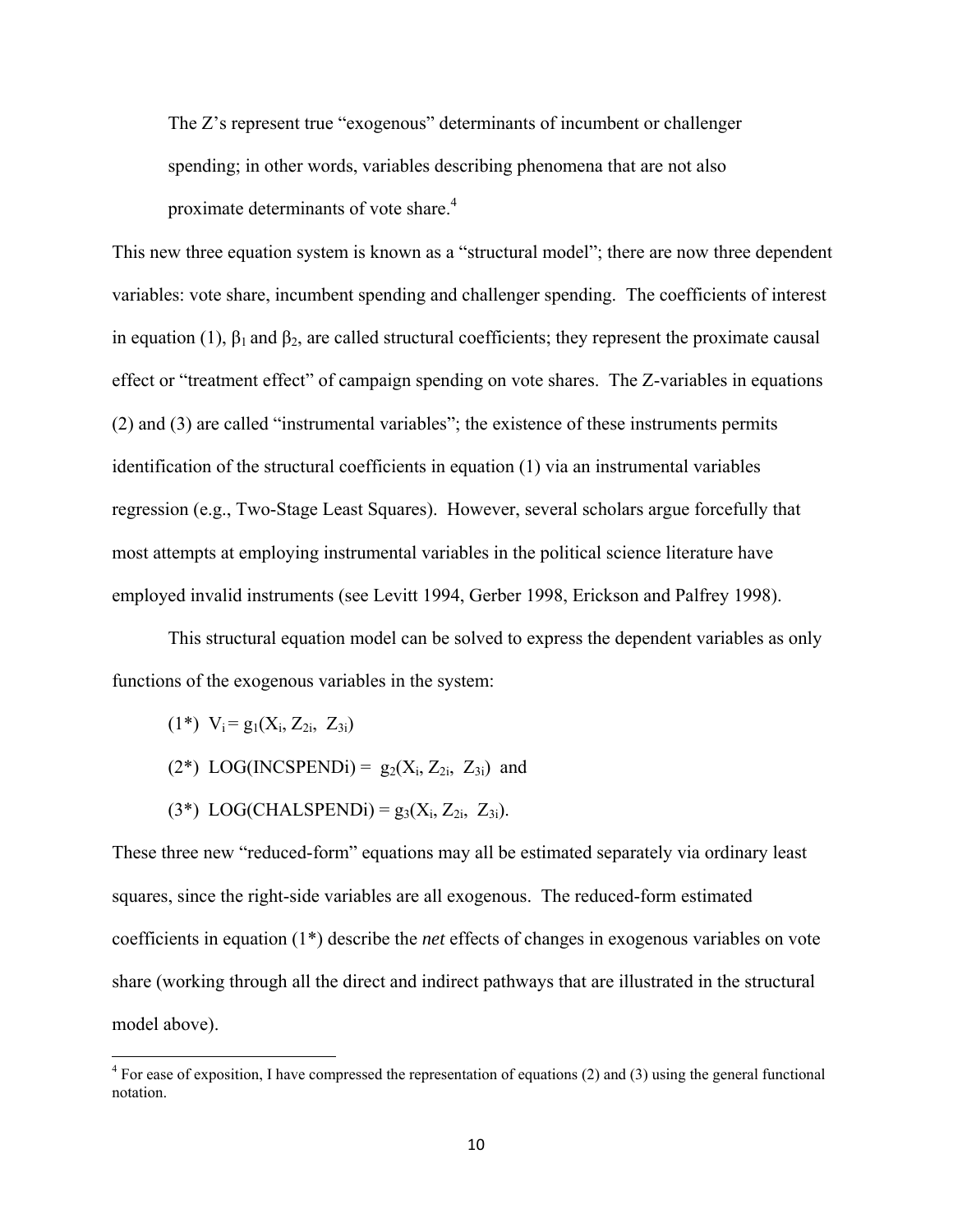Milyo (2001) examines episodes of shocks to House incumbents' campaign spending associated with changes in committee power or federal campaign finance laws. Reduced-form estimation reveals that these shocks do indeed produce significant increases in incumbent spending, but no net impact on vote shares. This finding is consistent with the results of several seminal studies that estimate the treatment effect of campaign spending via structural estimation of equation (1), as illustrated in Table 1. Even so, structural estimation is by far the more common approach to investigating the impacts of campaign spending on electoral competition.

# *Omitted Variable Bias*

 Early studies of the electoral effects of campaign spending focused largely on simultaneity as the main source of endogeneity in Equation  $(1)$ .<sup>5</sup> But later studies emphasized important unobservable determinants of both candidate spending and electoral success. For example, candidate quality, such as whether a challenger held prior elective office is an input to both raising money and winning votes (i.e., it is an example of an element of X in the structural model). Failing to control for candidate quality means that this important determinant of vote share is left as part of the error term of the regression (the error term in a regression may be thought of as "all other unobserved stuff"). But that would also mean that the key independent variables of interest, candidate spending, are also determined by something in the error term, which is a violation of the independence assumption. Again, this type of omitted variable bias would tend to overstate the effects of candidate spending, so by itself does not correct the frequently observed "wrong sign" on incumbent spending.

 $<sup>5</sup>$  An extreme example is Erickson and Palfrey (1998); the authors identification strategy explicitly assumes that</sup> there are no unobserved underlying determinants of spending and vote shares.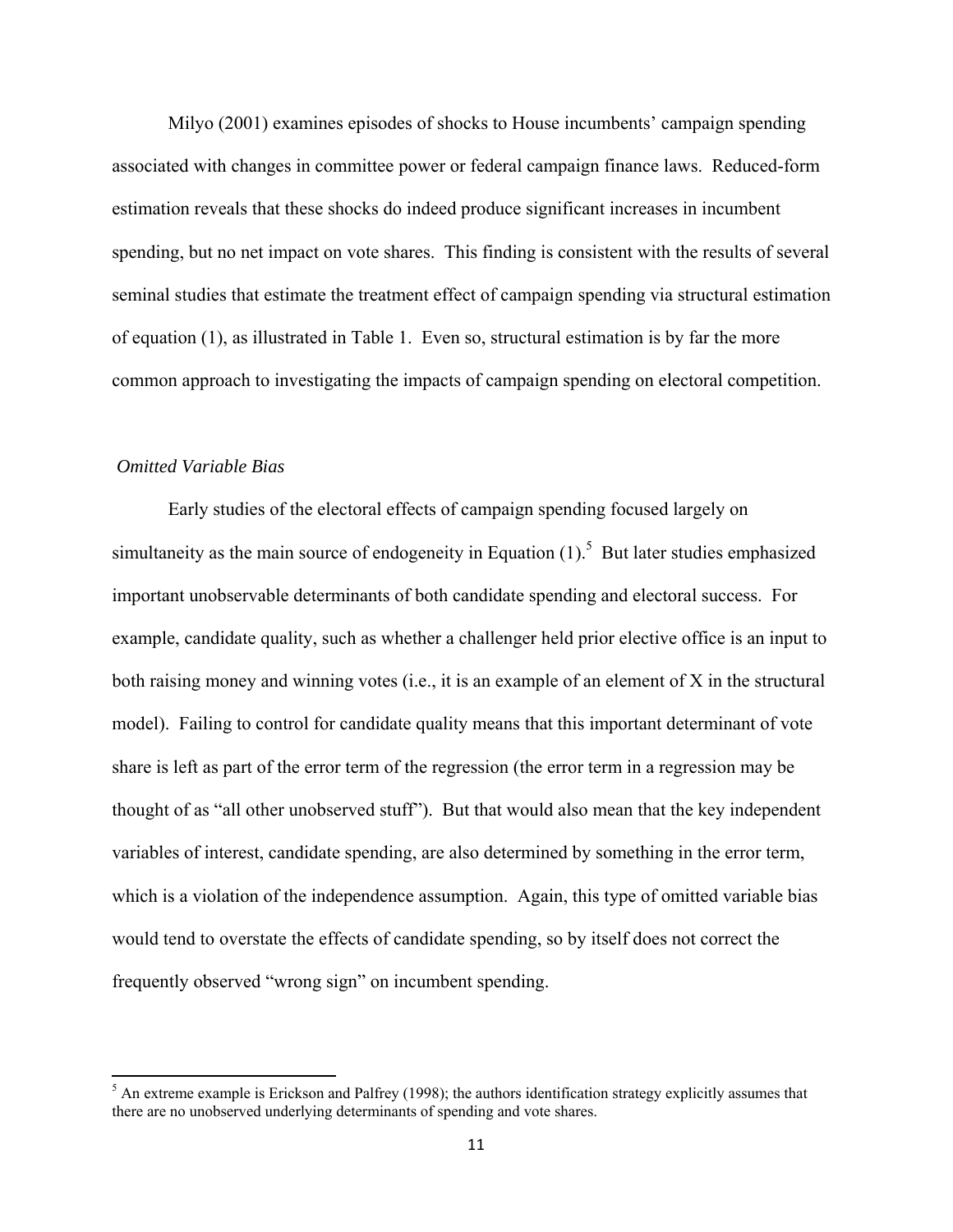An added difficulty is that candidate quality likely consists of inherently difficult or impossible to measure personality traits, such as competence, charisma, intelligence, compassion, humor, etc. This means that even after researchers include controls for observed candidate quality, there remains a serious potential for omitted variable bias from unobserved candidate quality.

## *Candidate Fixed Effects*

 Concerns about unobserved candidate quality led Levitt (1994) to examine the effects of *changes* in campaign spending on *changes* in electoral success for repeat meetings of the same two candidates for a House seat. His key insight is that personality traits are fixed, so the firstdifference of equation (1) is purged of any time-invariant unobserved determinants of both spending and vote shares. This approach yields a positive coefficient on incumbent spending (i.e., the expected signs). In addition, the null hypothesis that spending is equally productive across candidates cannot be rejected (i.e.,  $\beta$ 1= - $\beta$ 2); however, the estimated coefficients for candidate spending are an order of magnitude smaller than studies that ignore unobserved candidate quality; further, the candidate spending estimates are not even jointly significant (i.e.,  $\beta$ 1 =  $\beta$ 2 = 0)!

 Levitt (1994) posits that unobserved candidate quality is a far more important source of endogeneity than true simultaneity, so that previous research findings were biased, but not in the way most scholars had presumed. Instead, it is challenger spending that is biased most dramatically *upward* in earlier studies. Of course, the subset of House races that involve repeat meetings of candidates is not random, so these results are subject to selection bias. However, Milyo (1998) confirms that the substantive implications in Levitt (1994) are robust to additional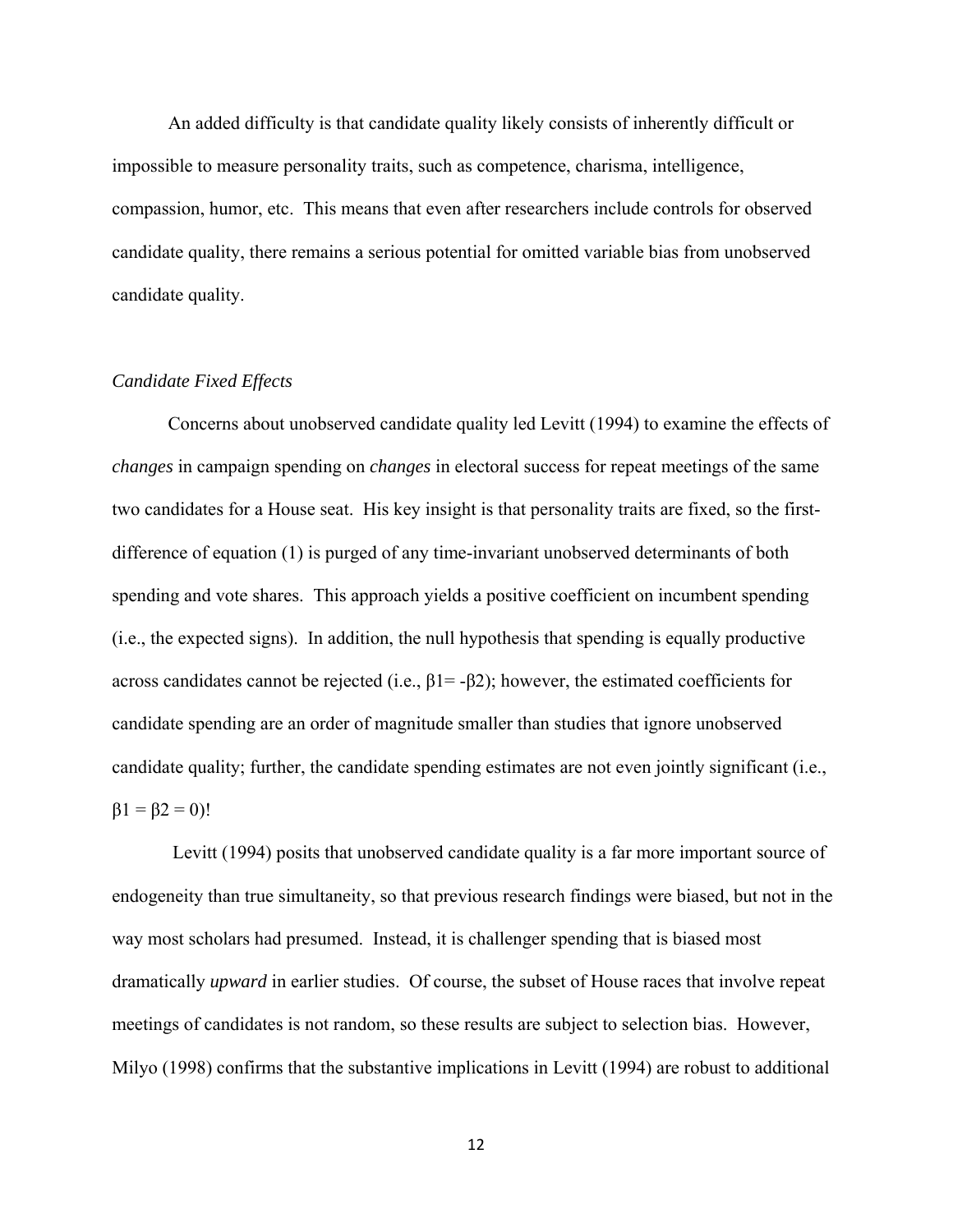years of data, additional control variables and attempts to control for sample selection bias. Nevertheless, it should be emphasized that while controlling for candidate fixed effects addresses bias from time-invariant unobservables, it does not eliminate concerns about simultaneity in the changes in spending and vote-shares.

## *District Fixed Effects*

 Stratmann (2009) conducts an analysis of House elections that is similar in spirit to Levitt's, except that he estimates models with district fixed effects. While in principle it is possible to control for socioeconomic characteristics of House districts, most studies do not. This is problematic, since the propensity to contribute to candidates is at least partly a function of constituents' education, income, etc. But even if a researcher adds such controls to the elements of X in the structural model, there will likely still be some important unobserved determinants of both spending and vote shares, such as the cost of campaigning, local party organization, media markets, etc. Stratmann addresses these concerns in two ways. He collects district specific measures of advertising costs and uses this to convert campaign expenditures into standardized "advertising units." Stratmann also includes district-fixed effects in his regression analysis to control for unobserved time invariant attributes of districts. The results of this exercise largely confirm the findings in Levitt (1994): the productivity of campaign spending is similar for challengers and incumbents, and the treatment effect of spending is quite small (see Table 1). However, as was the case with Levitt's model, Stratmann (2009) focuses only on unobservables as the source of endogeneity bias.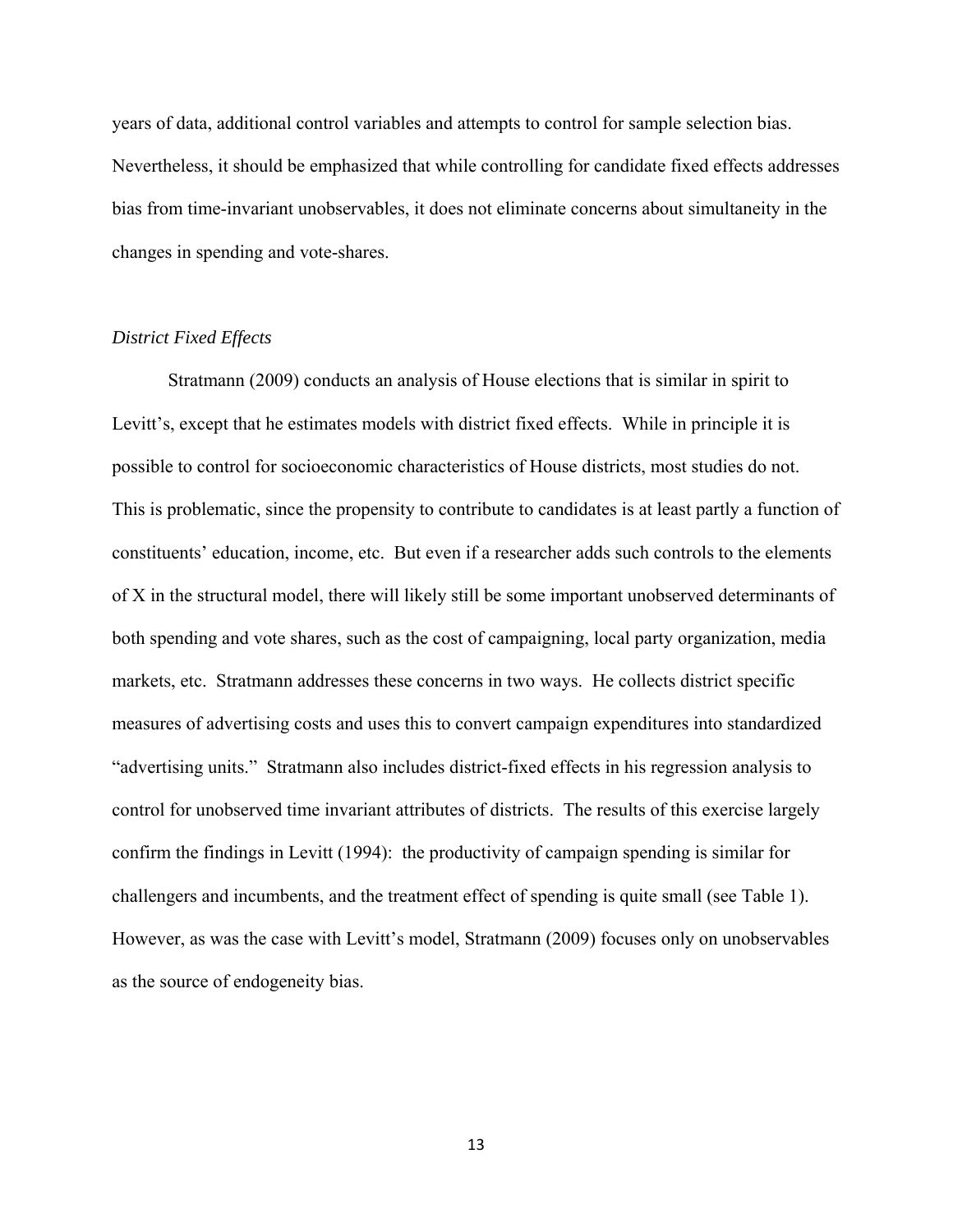## *Instrumental Variables*

 More often than not, researchers have employed instrumental variables to identify the treatment effect of candidate spending on vote shares. The seminal study in this tradition is Gerber (1998), although as noted above he examines U.S. Senate elections rather than House elections. Gerber (1998) provides a template for researchers to follow in considering the selection and screening of possible instrumental variables; his is the first study in this literature to actually test the validity of commonly employed instruments using standard overidentification tests (and finds instruments employed in previous studies to be invalid).

Gerber (1998) proposes two novel instruments for identifying the electoral effects of campaign spending in Senate elections: candidate wealth and campaign spending in the race for the other Senate seat in the same state. However, Gerber ignores potential omitted variable bias from state-specific unobservable determinants of campaign spending and electoral competition (for example, media costs and state party organization). Nevertheless, Gerber also finds that incumbent and challenger spending are equally productive (i.e.,  $\beta$ 1 = -  $\beta$ 2); further, the estimated coefficients are statistically significant.

## *Putting It All Together?*

 I have identified three studies that employ "best practices" for estimating the treatment effect of campaign spending in Congressional elections. However, each employs a different method; an obvious task for future work would be to combine Gerber's (1998) attention to instrumental variables with the concern for unobservable candidate and district characteristics shown by Levitt (1994) and Stratmann (2009). For example, it would be trivial to include statespecific fixed effects in to Gerber's analysis. Likewise, data on candidate wealth is now readily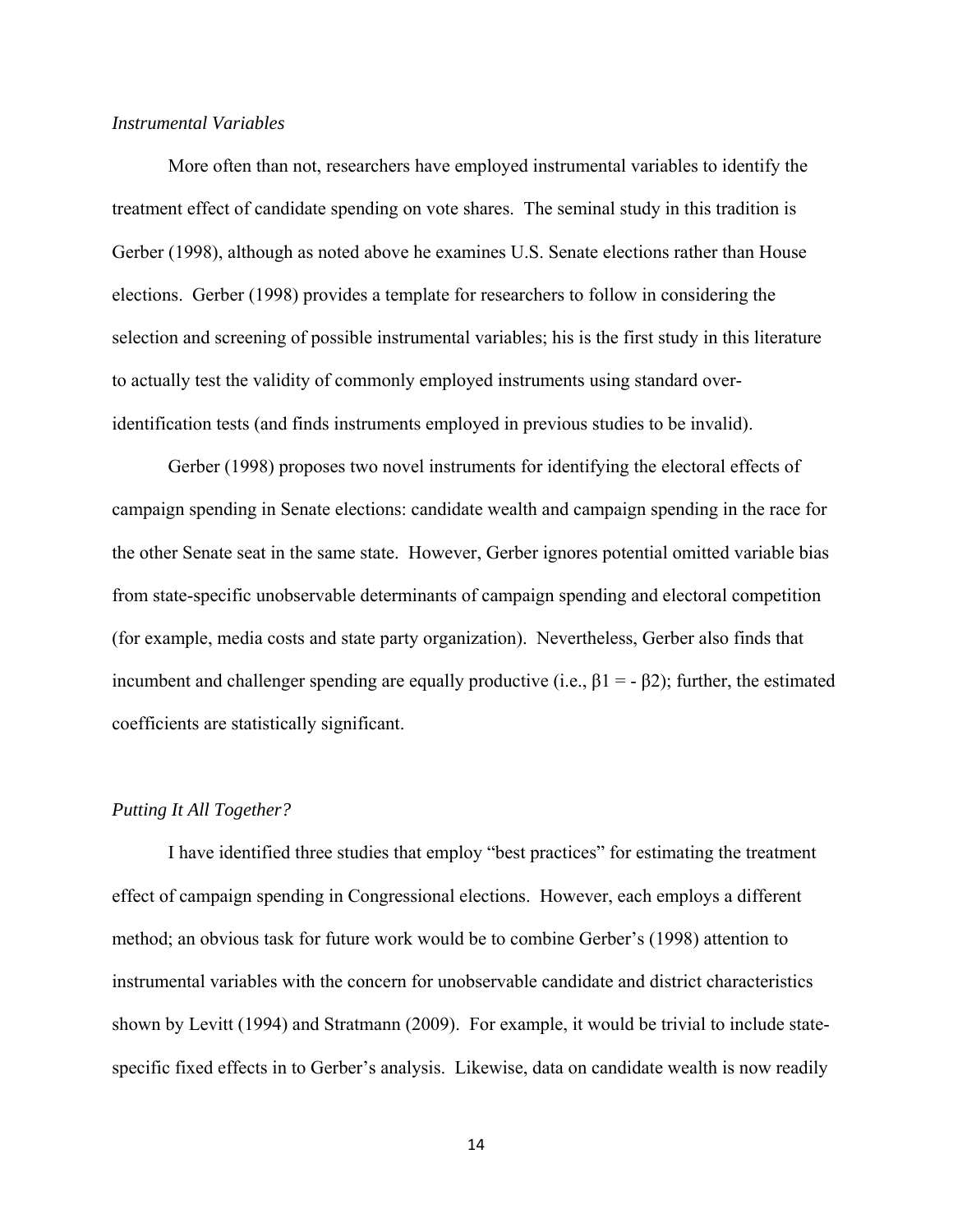available online, so could be employed as an instrument in studies that adopt models like those used by Levitt or Stratmann.<sup>6</sup> Given the real increase in campaign spending over time and the rise of outside spending, there is a great need to synthesize the lessons from these studies and to analyze more recent election data. In addition, these best practices need to be applied to the study of state elections, judicial elections, and ballot measures; methodological rigor is no less important in less salient races!<sup>7</sup>

#### **5. Unaddressed Challenges**

The best practices for estimating the canonical structural of campaign spending and political competition described above still largely ignore several challenges. In effect the basic identification problem in this literature has proven so daunting, that scholars have been willing to sidestep or ignore other more mundane concerns. In this section, I identify several such concerns, in no particular order:

#### *Concurrent Elections*

On Election Day, many different types of races are decided concurrently. But you wouldn't know this from the literature on campaign spending in House elections. For the most part, scholars have ignored the context of elections. Not only might the efficacy of campaign spending be very different depending on the number and type of elections running concurrently, but there may be spillovers from spending in one race to another. Further, the very purpose of

 6 Data from financial disclosure reports are readily available from the Center for Responsive Politics at their "Open Secrets" website: http://www.opensecrets.org/. For a reduced-form analysis of the electoral effects of candidate wealth, see: Milyo and Groseclose (1999).

<sup>&</sup>lt;sup>7</sup> For example, Bonneau (2007) investigates campaign spending in judicial elections using lagged spending as an instrument; however, lagged spending is expected to be with unobserved district and\or candidate attributes.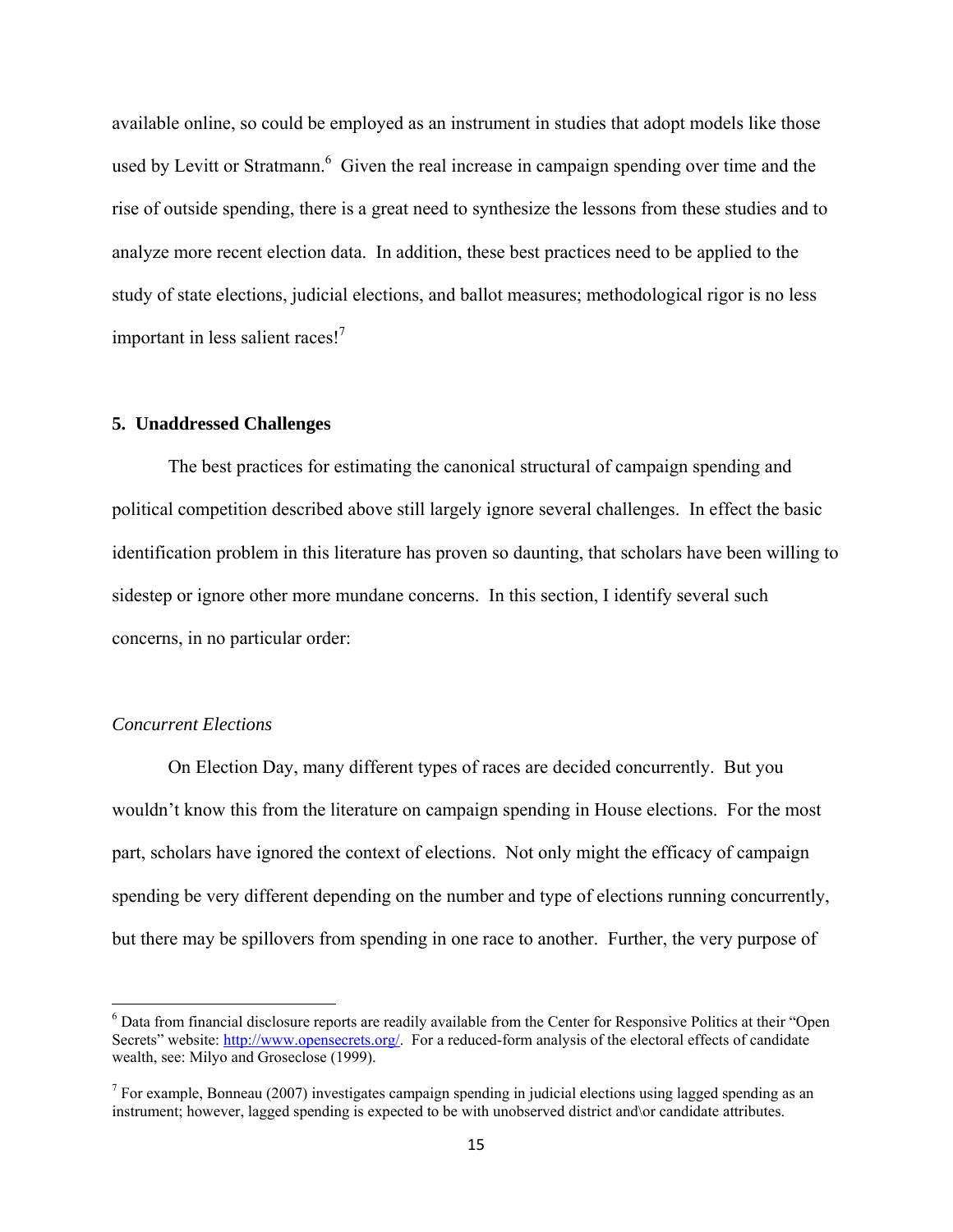campaign spending may be dramatically different up and down the ballot. For example, candidates for higher office may focus on turning out supporters, while down ballot candidates may focus on persuading voters that will be already intending to go to the polls in order to vote in more prominent races. Thus for several reasons, there may be strong contextual effects from campaign spending that have been completely ignored to date.

### *Measuring Competition*

 It has long been known that maximizing candidate vote share is not equivalent to maximizing the probability of candidate victory.<sup>8</sup> The same average increase in vote shares achieved by increasing votes for woeful challengers in lopsided races versus increasing votes for competent challengers in close races will have dramatically different implications for incumbent turnover, tenure, possibly party control, etc. Early research on the efficacy of campaign spending in House elections examined vote shares out of necessity, since spending data was only recently available and most incumbents win re-election. But scholars should really be interested in the effect of campaign spending on the probability of candidate victory, not vote shares. Sufficient data now exists for researchers to simply to substitute candidate victory for vote share as the dependent variable of interest in the canonical model.

#### *Measuring Campaign Spending*

Most scholars measure campaign spending using the total expenditures of candidates over the two-year electoral cycle. Of course, these totals may include spending directed at winning a primary election; primary spending shouldn't be counted dollar-for-dollar as general

<sup>&</sup>lt;sup>8</sup> For a recent discussion, see Patty (2002); for an application to the effectiveness of campaign spending, see Gerber (2004).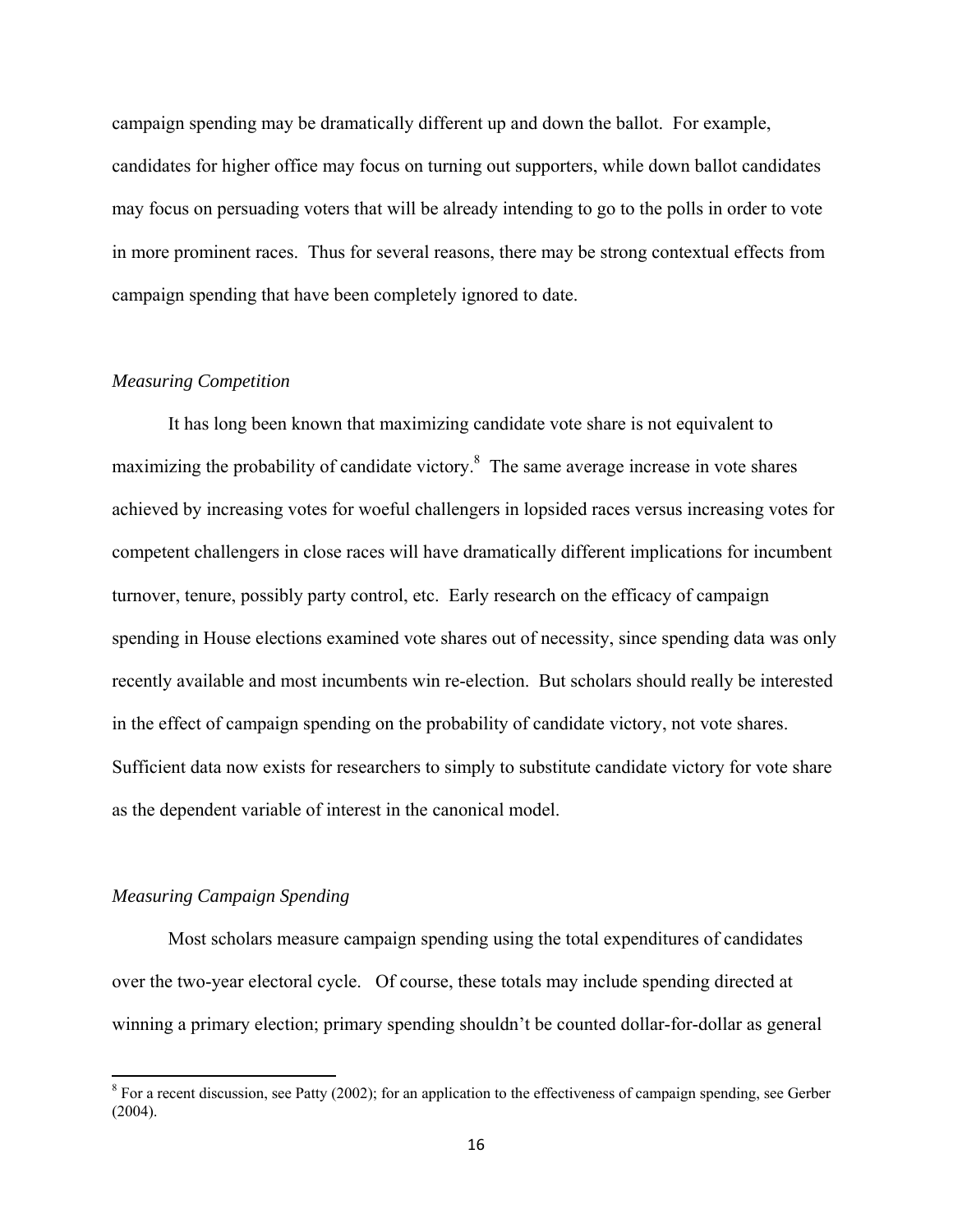election spending, but that's what is done. Further, campaigns may differ in the fixed costs of organization or even the marginal cost of fund-raising (Ansolabehere and Gerber 1994). Finally, there may be long-lasting effects of past campaign spending. None of these concerns has received sufficient attention in the literature on campaign spending and competition.

## *The Jar of Pickles Problem*

A jar of pickles costs about the same in June or October, whether in the suburbs of Detroit or rural Kansas. The same is probably not true for the price of campaigning. In the canonical model, electoral success is a function of campaign expenditures, but expenditures may buy more or less campaigning as the price of campaigning varies. This concern is addressed only by Stratmann (2009); he constructs an index of advertising costs across House districts and uses it to translate expenditures into "advertising units." Much more attention needs to be given to the costs of campaigning and how it varies across districts.

## *The Decision to Run and Strategic Challengers*

 It is not random which incumbents choose to retire (e.g., Groseclose and Krehbiel 1994). Nevertheless, the potential selection bias from incumbent retirement or lack of opposition is almost never mentioned in studies of the effects of campaign spending. Likewise, the presence and quality of challengers is not random. There is a substantial literature that examines determinants of challenger entry (e.g., Krasno and Green 1988 and Goodliffe 2001), yet in the canonical structural models, challenger presence and quality is considered to be "exogenous" (i.e., unrelated to the context and likely outcome of the election).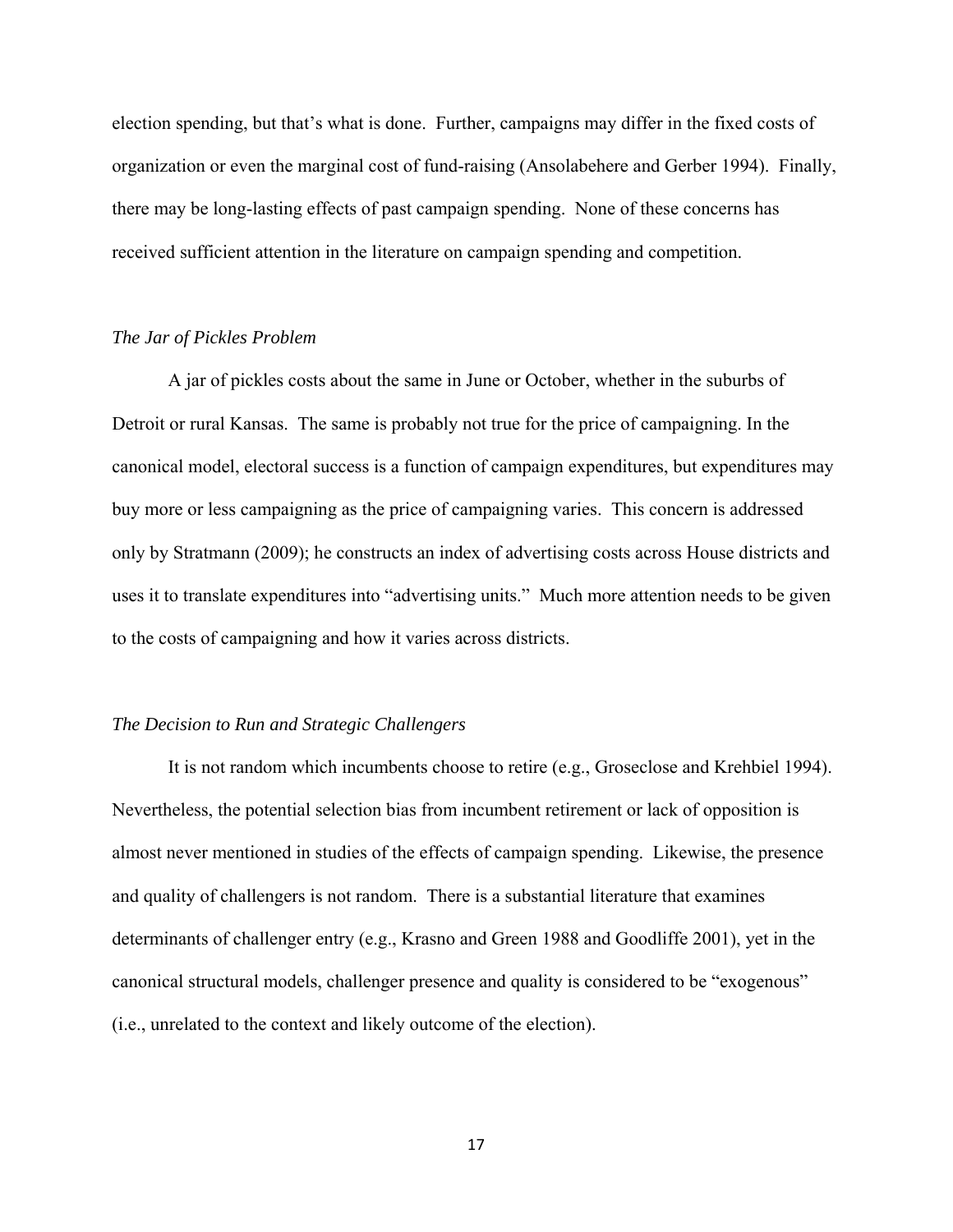## *Unobserved Candidate Effort*

Most incumbents are electorally secure. They can afford to slack off when running for re-election, since maximizing effort will likely increase their probability of victory only a small amount. The problem of unobserved candidate effort is discussed at length in Milyo (2001); in brief, the presence of unobserved candidate effort as an additional endogenous variable in the canonical structural model means that legitimate instrumental variables no longer exist (since unobserved effort is itself a function of all exogenous variables in the reduced-form). Again, analyzing candidate victory instead of vote shares may mitigate the problem of unobserved effort. However, it should be noted that even in the presence of unobserved effort, reduced form estimates of  $(1^*$ -3<sup>\*</sup>) remain unbiased, although care must be taken in interpreting results, as discussed in Milyo (2001).

## **6. Towards More Policy Relevant Research**

 The preceding section identifies several areas of improvement for future research that otherwise hews closely to the canonical model. These suggestions are aimed at improving the estimation of treatment effects of campaign spending on competitiveness using observational data. Knowledge about such treatment effects can inform public policy as discussed above. However, the many unmet challenges to identifying the causal impact of campaign spending on electoral competitiveness should inspire great caution when it comes to informing public policy in the present! In this section, I consider new directions for policy relevant research.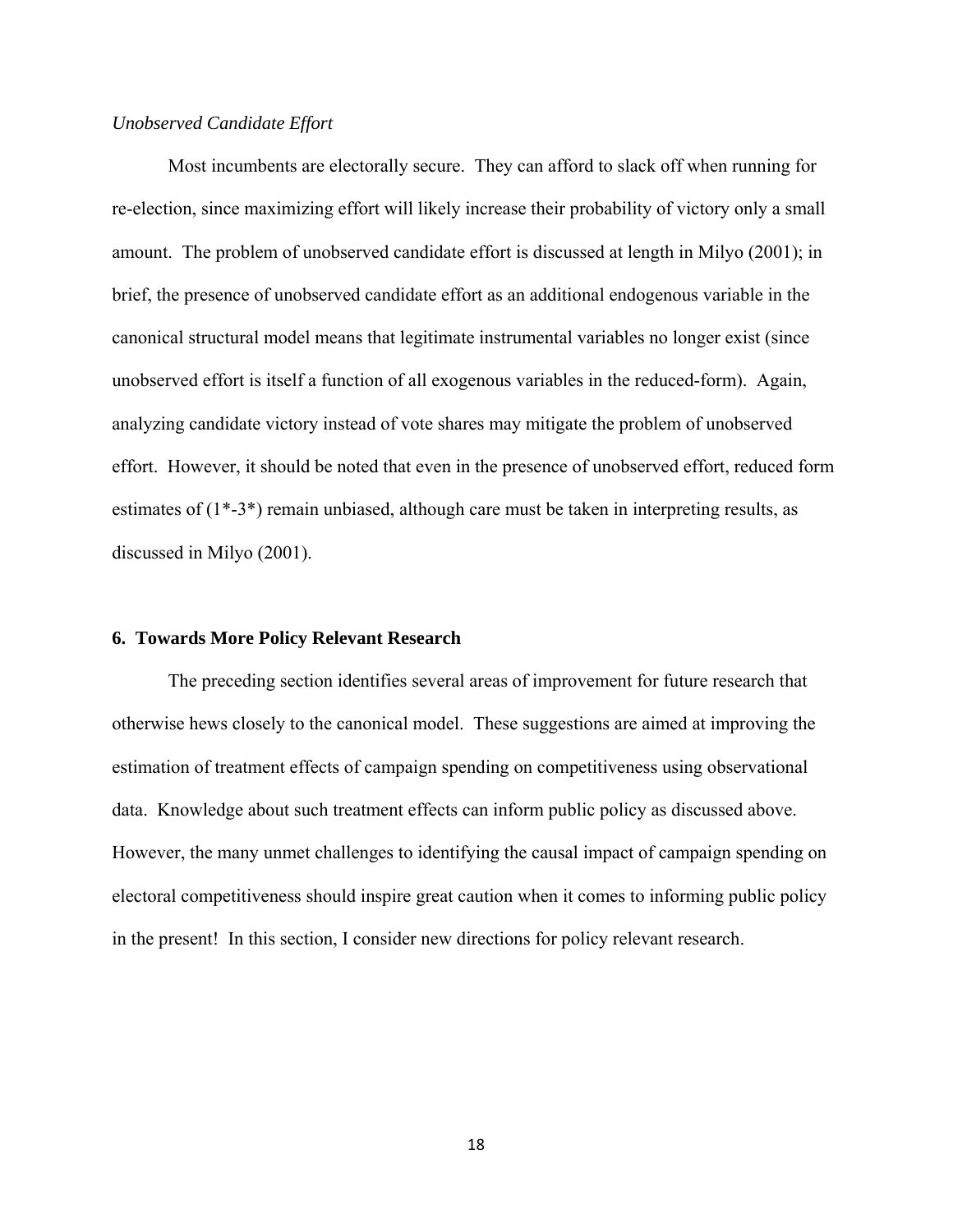#### *Field Experiments*

 Recent years have seen a renaissance in field experiments in the social sciences; in political science, great headway has been made in our understanding of voter mobilization (Green, McGrath and Aranow 2013). Field experiments also hold great promise for identifying treatment effects of spending on competition, although to date much of the relevant research has been done on low salience local elections.

Pagopoulos and Green (2008) analyze the effects of non-partisan radio ads aimed at encouraging turnout in mayoral elections; they find these ads not only increase turnout, but lower the margin of victory in these races. The authors suggest this is consistent with a larger impact of advertising for challengers relative to incumbents (at the margin); however, apart from not actually testing the effect of partisan campaign spending, the effects on vote share are not statistically significant.

In contrast, Gerber (2004) analyzes the effects of partisan mailers in several different types of races. In general, mailers yield positive results and imply a cost per vote roughly in line with previous observational studies on the effects of campaign spending. However, in the one experiment involving a general election for the U.S. House, there were no significant effects of mailers on voting or vote shares. These results are consistent with diminishing marginal returns to campaign spending for higher offices and\or races with more campaign spending.

Obviously, field experiments have great potential to improve our knowledge of the treatment effects of campaign spending, as well as providing a check on the plausibility of findings from observational data. This is an area of inquiry that merits much more effort from researchers and encouragement from funders.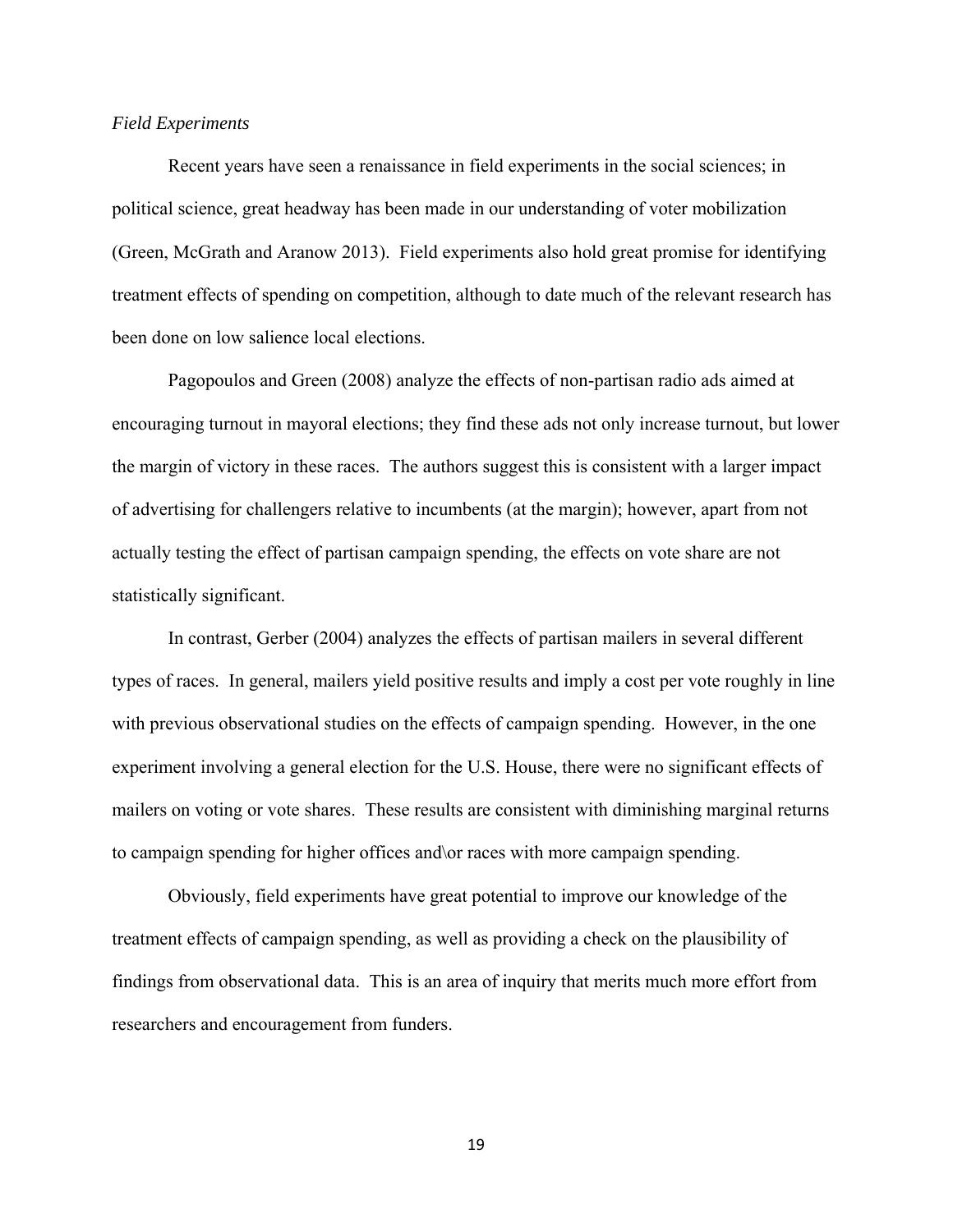## *Natural Experiments*

 Campaign finance regulatory regimes vary considerably across state and local jurisdictions; this variation provides a natural experiment that can be exploited to identify the treatment effect of campaign spending on political competition. Further, to the extent these regulations are exogenous shocks to spending; reduced-form estimation can reveal the net effects of campaign finance reform on competition and spending, even in the presence of unobserved candidate effort. This is the approach taken by Milyo, Primo and Groseclose (2006), Stratmann and Aparicio-Castillo (2006) and Stratmann (2010); the former examine gubernatorial elections, while the latter two examine state legislative elections. In both contexts, limits on contributions from individuals reduce the winning margin for candidates.

 Given these results, state campaign finance regulations provide potential instrumental variables for identifying the effects of *competition* on voter turnout, trust in government, political corruption, state tax and spending policies, etc. As noted at the start of this essay, there is no reason to care about increasing electoral competition in and of itself. However, future research can leverage the relationship between campaign spending and competition to identify the effects of competition on other outcomes of interest.

## **Conclusion**

 In reviewing best practices in the estimation of the treatment effect of campaign spending on political competition, this essay points out the strengths and weaknesses of different approaches and the need to synthesize and update these studies. Working with existing estimates and applying them to current data suggests that increments to spending have negligible effects on vote shares in competitive House races. Of course, this may not be true for local or state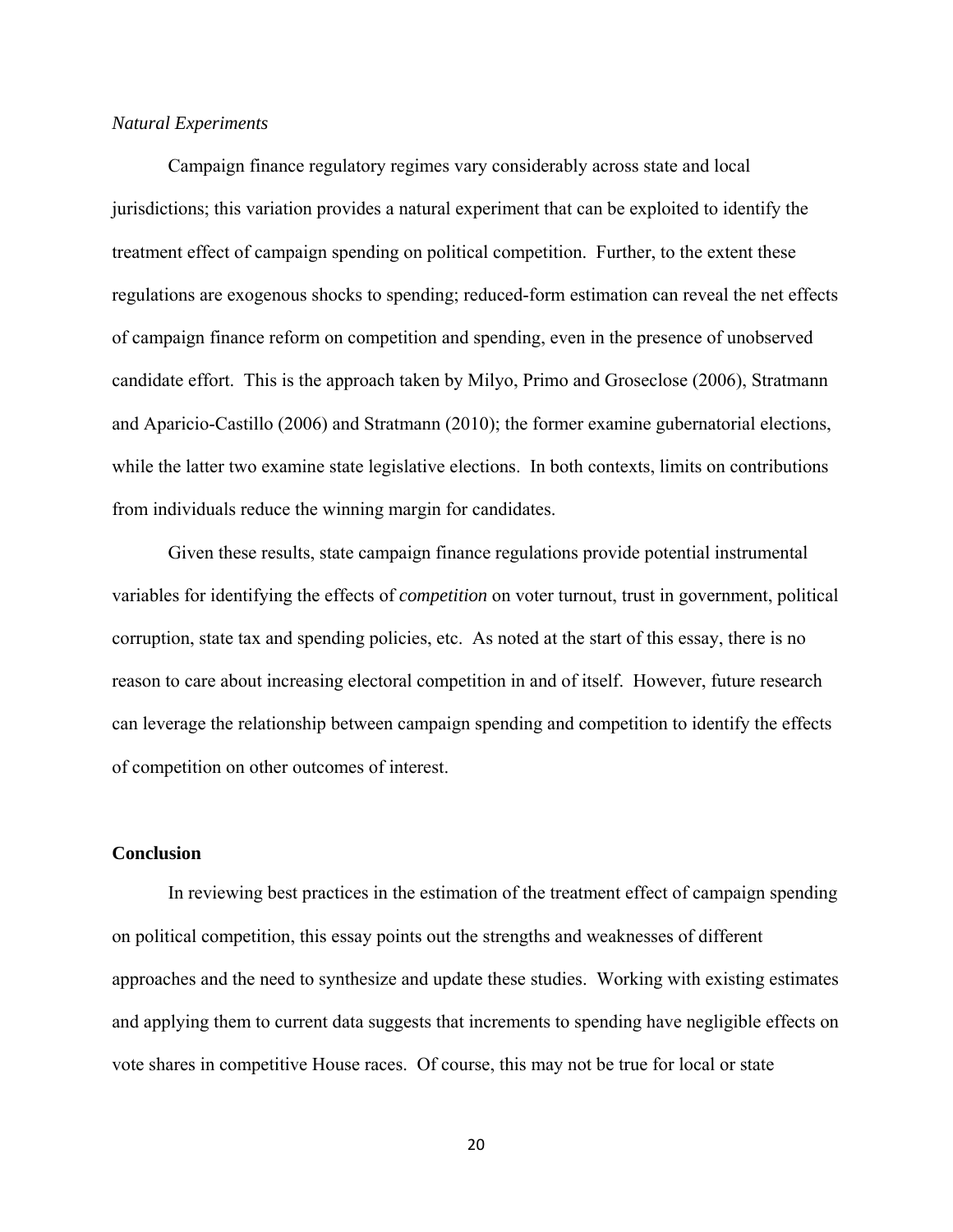election, especially for lower office. Further, even this simple exercise points out the need to better understand the efficacy of non-candidate spending in campaigns.

 Future research must also take care to consider both simultaneity and omitted variable bias and to recognize the importance of justifying and screening instrumental variables. In addition, there is no longer a good reason to focus on vote shares as the dependent variable of interest; nor is there any excuse for ignoring the process that determines the presence and quality of challengers or possible selection bias from strategic retirements among incumbents. Perhaps most importantly, the presence of unobserved candidate effort undermines any instrumental variable approach. Reduced-form estimation holds some promise, but reduced-form models must be derived from some underlying structural model; too often scholars estimate ad hoc models that are impossible to reconcile as either a structural equation or a reduced-form equation.

 Field experiments hold great promise for identifying the treatment effects of spending in specific contexts; to date, these studies produce a mix of findings. However, field experiments on particular modes of advertising do not really test how a campaign behaves with more or less money to spend. So while such experiments are valuable for informing campaign managers about the efficacy of spending alternatives, they do not necessarily inform us about what candidates would actually do with more money.

But scholars should not lose sight of the need for policy relevant research. Understanding the electoral effects of campaign spending is just one small piece of what needs to be done. The need for rigorous evaluation studies of campaign finance regulations and their impact on outcomes that matter --- the quality of policy, corruption, turnout, trust in government, etc. --- is far greater.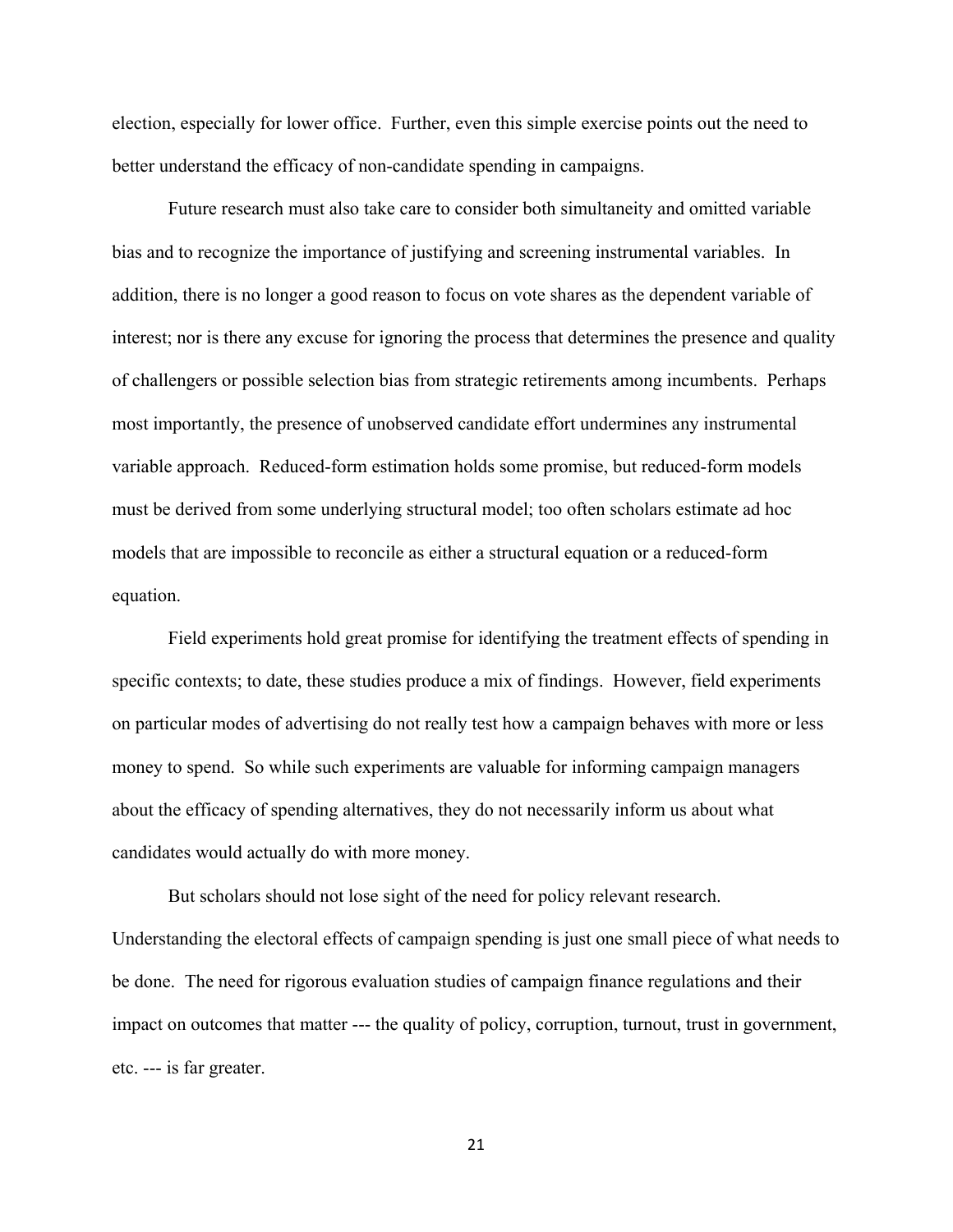# **References:**

Ansolabehere, S and Gerber, A. "The Mismeasure of Campaign Spending: Evidence from the 1990 U.S. House Elections." *Journal of Politics*, 56(4): 1106-1118.

Ansolabehere, de Figuerido, J. and Snyder, J. 2003. "Why Is There So Little Money in U.S. Politics?" *Journal of Economic Perspectives*, 17(1): 105-130.

Cordis, A. and Milyo, J. 2013. "Do State Campaign Finance Reforms Reduce Public Corruption?" working paper, Political Economics Research Lab, University of Missouri.

Erickson, R. and Palfrey, T. 1998. "Campaign Spending and Incumbency: An Alternative Simultaneous Equations Approach," *Journal of Politics*, 60: 355-373.

Gerber, A. 1998. "Estimating the Effect of Campaign Spending on Senate Election Outcomes Using Instrumental Variables," *American Political Science Review*, 92(2): 401-411.

Gerber, A. 2004. "Does Campaign Spending Work?" *American Behavioral Scientist*, 47(5): 541-574.

Goodliffe, J. 2001. "The Effect of War Chests on Challenger Entry in US House Elections," *American Journal of Political Science*, 45(4): 830-844.

Green, D. and Krasno, J. 1988. "Salvation for the Spendthrift Incumbent: Re-Estimating the Effects of Campaign Spending in House Elections," *American Journal of Political Science*, 32: 884-907.

Green, D. and Krasno, J. 1990. "Rebuttal to Jacobson's 'New Evidence for Old Arguments,'" *American Journal of Political Science*, 34(2): 363-372.

Green, D., McGrath, M. and Aronow, P. 2013. "Field Experiments and the Study of Voter Turnout," *Journal of Elections, Public Opinion and Parties*, 23(1): 27-48.

Groseclose, T. and Krehbiel, K. 1994. "Golden Parachutes, Rubber Checks, and Strategic Retirements from the 102d House," 38(1): 75-99.

Jacobson, G. 1978. "The Effects of Campaign Spending on Congressional Elections," *American Political Science Review*, 72: 469-491.

Jacobson, G. 1985. "Money and Votes Reconsidered: Congressional Elections 1972-1982," *Public Choice*, 47(1): 7-62.

Krasno, J. and Green, D. 1988. "Preempting Quality Challengers in House Elections," *Journal of Politics*, 50(4): 920-936.

Levitt, S. 1994. "Using Repeat Challengers to Estimate the Effects of Campaign Spending on Election Outcomes in the U.S. House," *Journal of Political Economy*, 102: 777-798.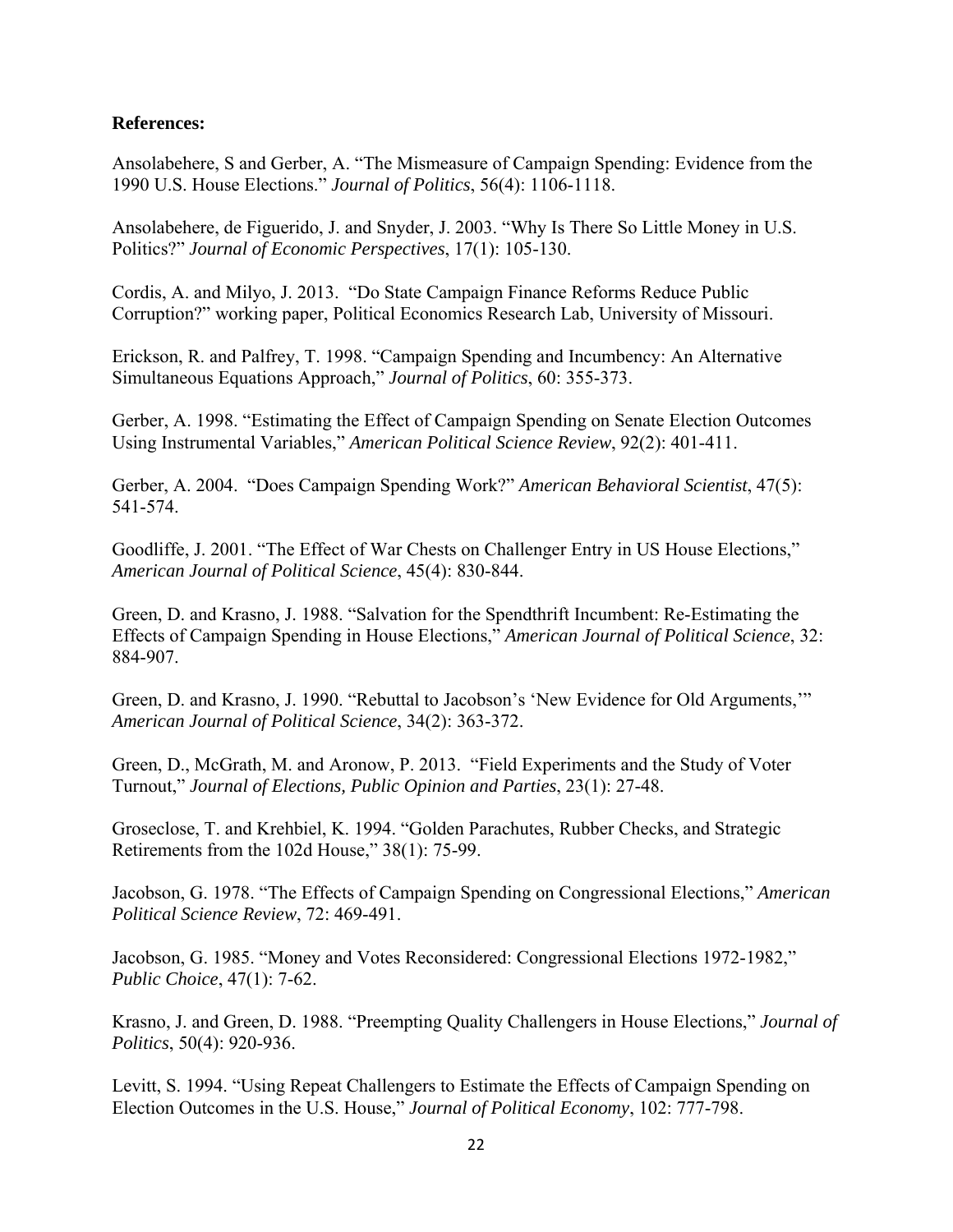Milyo, J. 1998. *The Electoral Effects of Campaign Spending in House Elections: A Natural Experiment Approach*. Citizens Research Foundation: Los Angeles, CA.

Milyo, J. 2001. "What Do Candidates Maximize (and Why Should Anyone Care)?" *Public Choice*, 109(1-2): 109-139.

Milyo, J. 2012. "Do State Campaign Finance Reforms Increase Trust and Confidence in State Government?" working paper, Political Economics Research Lab, University of Missouri.

Milyo, J. and T. Groseclose, "The Electoral Effects of Incumbent Wealth," *Journal of Law and Economics*, 42 (1999): 699–722.

Panagopoulos, C. and Green, D. 2008. "Field Experiments Testing the Impact of Radio Advertisements on Electoral Competition," *American Journal of Political Science*, 52(1): 156- 168.

Patty, J. 2002. "Equivalence of Objectives in Two Candidate Elections." *Public Choice* 112(1):151-166.

Primo, D. and Milyo, J. 2006. "Campaign Finance Laws and Political Efficacy: Evidence from the States," *Election Law Journal*, 5(1): 23-39.

Primo, D., Milyo, J. and Groseclose, T. 2006. "State Campaign Finance Reform, Competitiveness and Party Advantage in Gubernatorial Elections," in *The Marketplace of Democracy*. Eds. Michael McDonald and John Samples. Brookings Institution Press: Washington, DC.

Stratmann, T. 2005. "Some Talk: Money in Politics. A (Partial) Review of the Literature," *Public Choice*, 124: 135-136.

Stratmann, T. 2010. "Do Low Contribution Limits Insulate Incumbents from Competition?" *Election Law Journal*, 9(2): 125-140.

Stratmann, T. and Aparicio-Castillo, F.J. 2006. "Competition Policy for Elections: Do Campaign Contribution Limits Matter?" *Public Choice*, 127: 177-206.